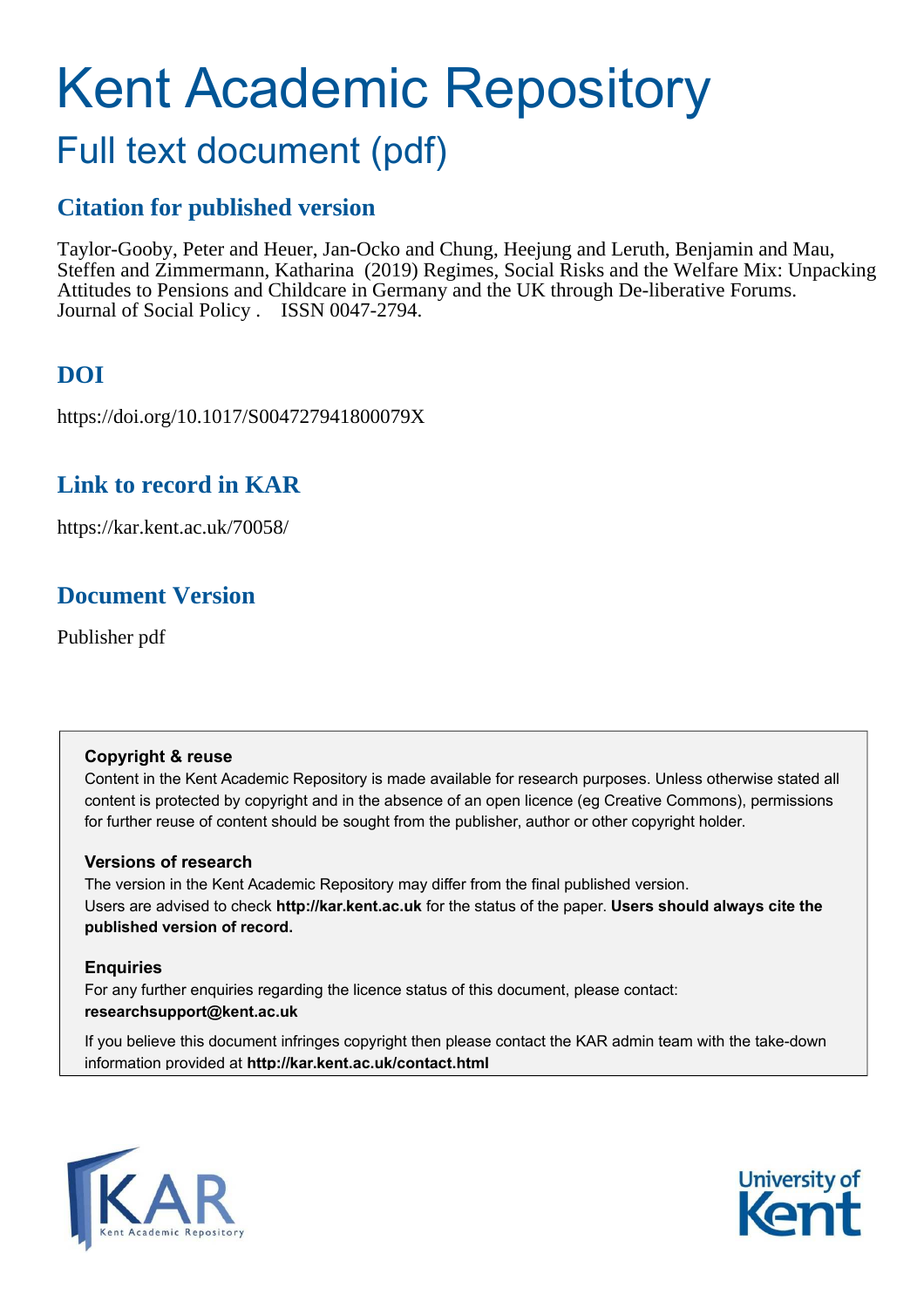Jnl. Soc. Pol.: page 1 of 19 © Cambridge University Press 2019. This is an Open Access article, distributed under the terms of the Creative Commons Attribution licence ([http://creativecommons.org/licenses/by/4.0/\)](Undefined namespace prefix), which permits unrestricted re-use, distribution, and reproduction in any medium, provided the original work is properly cited. doi:[10.1017/S004727941800079X](https://doi.org/10.1017/S004727941800079X)

## Regimes, Social Risks and the Welfare Mix: Unpacking Attitudes to Pensions and Childcare in Germany and the UK Through Deliberative Forums

#### PETER TAYLOR-GOOBY\*®[,](http://orcid.org/0000-0002-4825-1250) JAN-OCKO HEUER\*\*, HEEJUNG CHUNG\*\*\*, BENJAMIN LERUTH∗∗∗∗, STEFFEN MAU∗∗∗∗∗ AND KATHARINA ZIMMERMANN∗∗∗∗∗∗

<sup>∗</sup>School of Social Policy, Sociology and Social Research, University of Kent, UK email: [P.F.Taylor-Gooby@kent.ac.uk](mailto:P.F.Taylor-Gooby@kent.ac.uk) ∗∗Department of Social Sciences, Humboldt-Universität zu Berlin, Germany email: [jan-ocko.heuer@hu-berlin.de](mailto:jan-ocko.heuer@hu-berlin.de) ∗∗∗School of Social Policy, Sociology and Social Research, University of Kent, UK email: [H.Chung@kent.ac.uk](mailto:H.Chung@kent.ac.uk) ∗∗∗∗Institute for Governance & Policy Analysis, University of Canberra, Canberra, Australia email: [Benjamin.Leruth@canberra.edu.au](mailto:Benjamin.Leruth@canberra.edu.au) ∗∗∗∗∗Department of Social Sciences, Humboldt-Universität zu Berlin, Germany email: [steffen.mau@hu-berlin.de](mailto:steffen.mau@hu-berlin.de) ∗∗∗∗∗∗Department of Social Sciences, Humboldt-Universität zu Berlin, Germany email: [katharina.zimmermann@hu-berlin.de](mailto:katharina.zimmermann@hu-berlin.de)

#### Abstract

Modern welfare regimes rest on a range of actors – state, market, family/households, employers and charities – but austerity programmes diminish the contribution of the state. While changes in this 'welfare mix' require support from the population, attitude studies have focused mainly on people's views on state responsibilities, using welfare regime theory to explain differences. This paper contributes to our understanding of the welfare mix by including other providers such as the market, the family or employers, and also introduces social risk theories, contrasting new and old risks. Regime theory implies differences will persist over time, but risk theory suggests that growing similarities in certain risks may tend to promote international convergence. This article examines attitudes to the roles of state, market, family, charity/community and employer for pension and childcare in Germany and the UK. We collected data using deliberative forums, a new method in social policy research that allows citizens space to pursue extended lightly moderated discussion and permits researchers to analyse people's justifications for their attitudes. Our research indicated patterns of convergence especially in preferences for childcare, but that regime predominates in people's justifications for their attitudes: regime differences in attitudes are resilient.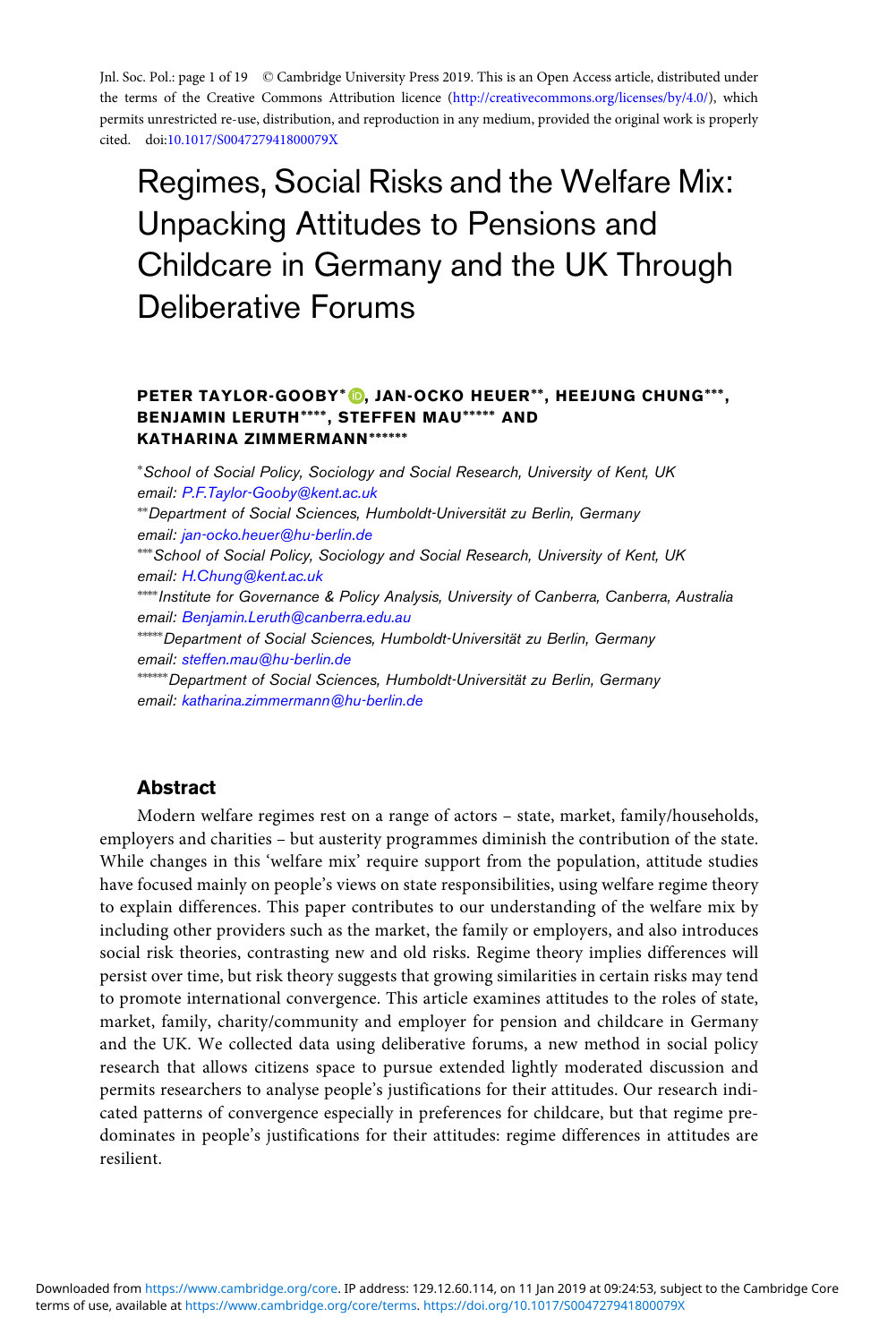#### 1. Introduction

<span id="page-2-0"></span>Modern welfare rests on provision by three agencies: state, market and family, with additional support from the community and charities, employers and others. The role of government in this welfare mix is generally shrinking, under pressure from austerity programmes and as ageing populations demand extra support which the state finds hard to provide (Taylor-Gooby,  $2017$ ). Popular ideas about the responsibilities of the various actors in the welfare mix matter because a shift towards greater private or family contribution requires the active engagement of the population and because changes in the mix will only succeed in the long term if people accept them.

Much discussion of attitudes to the role of the state in the welfare mix has been shaped by regime typologies (Svallfors, 1997; Arts and Gelissen, 2001; Jæger, 2006), focused on state provision and on state and market interactions. Risk approaches, which distinguish between the 'old' risks of industrial society and the 'new' risks of post-industrialism and emphasize the additional roles of family, employers and other actors in provision, have received less attention. In this paper, we combine the two perspectives by exploring citizens' attitudes towards the welfare mix: more specifically, how they are shaped by regime legacies and existing patterns of provision on the one hand; and judgments on specific social risks and needs and the circumstances surrounding a particular service on the other. We study preferred responsibilities for welfare provision in two contrasting services, pensions and childcare, typifying old and new social risks at different life-course stages, in two contrasting countries, Germany and the United Kingdom (UK), exemplifying more corporatist and more liberal regime-types (Esping-Andersen, 1990). These issues of responsibility in different regimes and for different risks form the basis of our research questions:

- ) Do attitudes to responsibility for pensions and childcare differ substantially between Germany and the UK, reflecting regime membership?
- ) Do attitudes to responsibility for pension and childcare differ substantially between the two service-areas in these countries, reflecting a distinction between social risks and responsibility for them?

We use an innovative qualitative method: democratic forums or 'mini-publics' (for more details, see Taylor-Gooby and Leruth,  $2018$ ), reflecting the demographic make-up of the population and meeting for extended discussions with opportunities to call on experts for information and advice.

The paper makes three contributions to comparative social policy: it moves beyond the common focus of attitude research on state responsibility for social welfare; it shows how both regime and social risks shape people's preferences about responsibilities and the role of different actors in the welfare mix; and, most importantly, it demonstrates the usefulness of democratic forums as an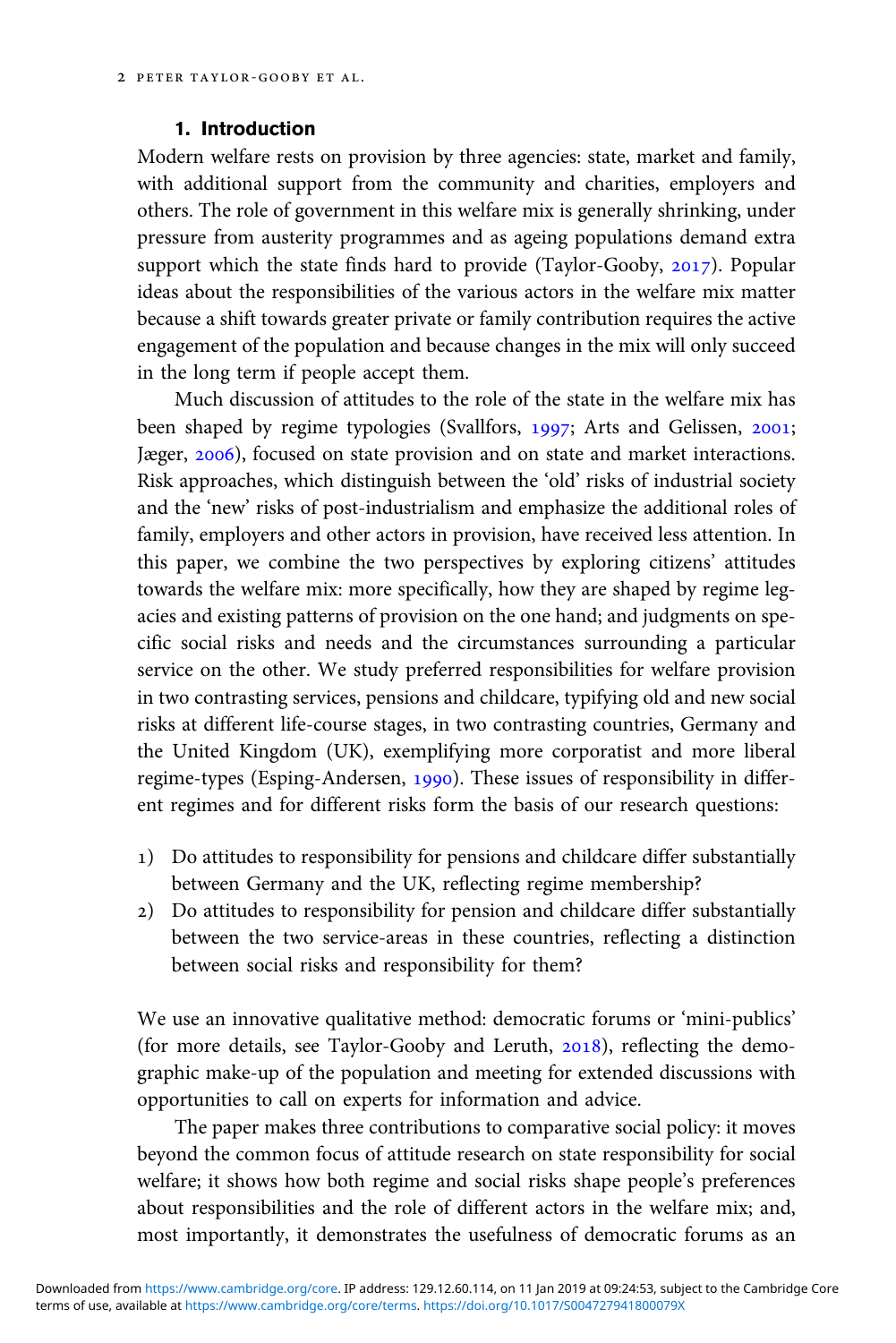innovative method for studying welfare attitudes that provides new information on the clusters of ideas that underlie the attitudes reported in structured surveys.

[Section](#page-4-0) 2 discusses relevant theory and literature. Section 3 presents the cases, data and methods. [Section](#page-8-0) 4 analyses responsibility attributions in the two policy areas in both countries and the underlying perceptions of actors. [Section](#page-13-0) 5 discusses the findings and concludes.

#### 2. Background literature

'Welfare mix' denotes the varying configurations of actors in the production of welfare. The concept originated in the 1980s and was used to challenge the common dichotomy in social policy research between state and market (e.g. Esping-Andersen, 1990), as it highlights the importance of the family and the internal division of work within the household (Lewis, 1992; Sainsbury, 1994) and of actors such as the community, non-profit organisations or employers (Evers,  $2011$ ; Jenson,  $2015$ ). As the welfare mix 'constitutes the centre of gravity of welfare regimes' (Powell and Barrientos, 2004: 86), the differing actor configurations have been used to classify such regimes (for example, Esping-Andersen, 1999) and to explore changes over time. Diagnoses such as 'marketisation', 're-familialisation', or 'responsibilisation' point to an overall trend towards the partial retreat of the state from welfare production and a corresponding greater role for markets, families and other actors (e.g. Ascoli and Ranci, 2002; Daly, 2011; Natali et al., 2018). These developments are driven by different competing forces in different social contexts and can move in different directions (Lodigiani and Pesenti, 2014). Discussion of the complexity of different configurations of non-state provision (for example, the distinction between financing, administering, regulating and providing a service) are not fully developed here since such factors are not usually included in lay attitudes.

Although these changing configurations of welfare require democratic legitimation and, typically, greater citizen involvement, the main focus of attitude research has been on the responsibility of the state for welfare production. For example, successive rounds of the International Social Survey Programme (ISSP,  $2018$ ) and the European Social Survey (ESS,  $2018$ ) include a series of questions on state responsibility without equivalent questions on the responsibilities of other actors. Although studies based on these datasets find strong support for government responsibility (Svallfors, 2012; Chung and Meuleman, 2017), the lack of material on alternatives to state-provided welfare might influence responses.

Few cross-national studies go beyond studying responsibility attributions towards the state (for a review, see Chung *et al.*, 2018a). Svallfors (2007) examines attitudes towards market-induced inequalities in four countries and finds that Britons are most accepting of opportunities to buy better healthcare and education services through the market, whereas Germans and Swedes are most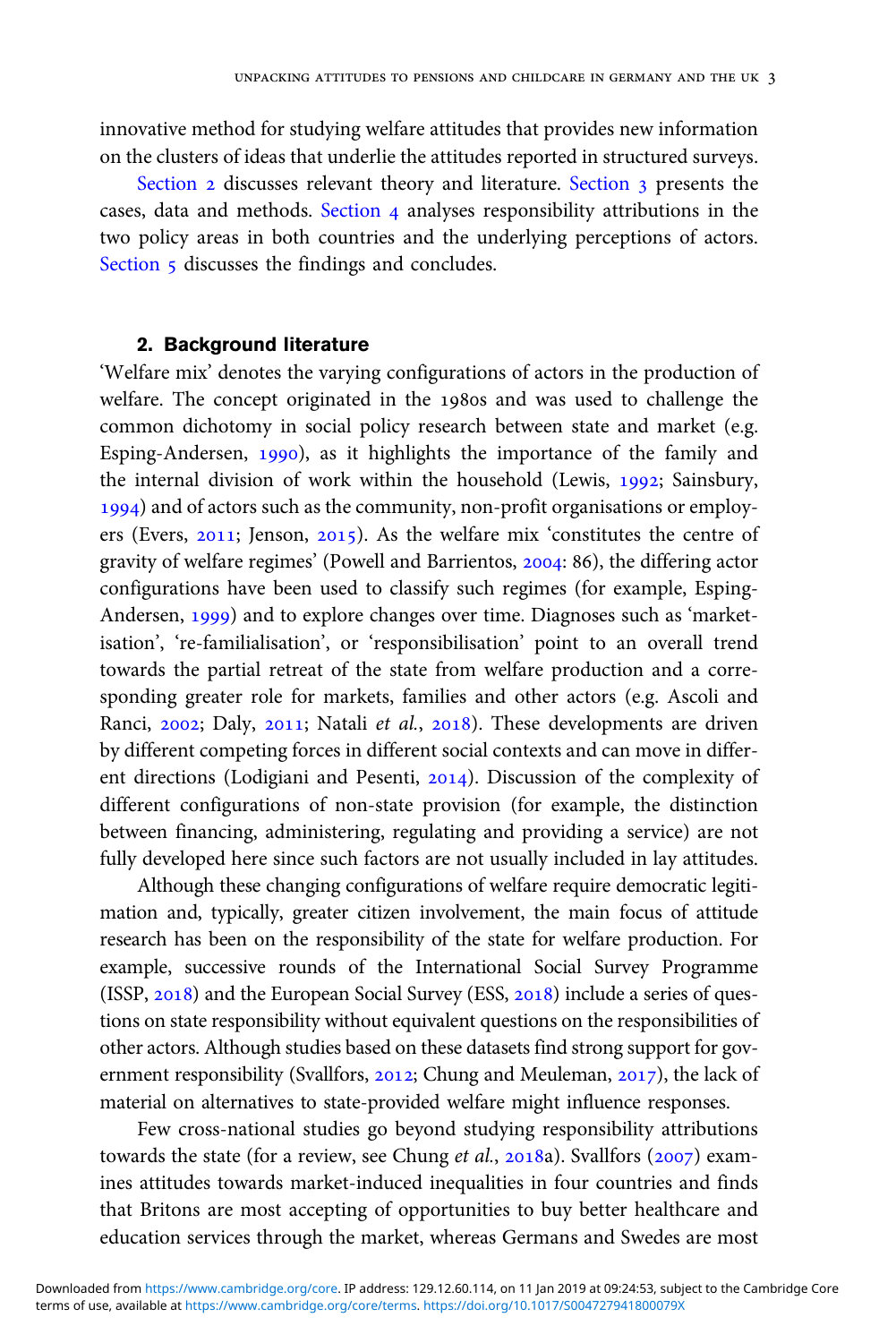<span id="page-4-0"></span>sceptical. Lindh  $(2015)$  includes  $17$  countries and finds generally little support for market distribution of social services, but higher support in countries where private spending on services is already higher, leading to the conclusion that 'popular beliefs about the role of the market are shaped by the actual role that markets play' (Lindh, 2015: 904).

Although these studies move away from the traditional focus on state-provided welfare, they focus exclusively on market-provided welfare and fail to take other welfare providers into account. Moreover, by equating market provision with inequality, they do not explore other perceptions of actors and the attitudes and reasoning that lead citizens to favour specific actor constellations. Finally, qualitative research indicates that welfare attitudes can be uncertain, inconsistent and ambivalent or non-existent (Goerres and Prinzen, 2012). Research designs that capture the complexity and potential ambivalence of attitudes are necessary to study actor configurations in the welfare mix (Burkhardt *et al.*, 2011; Mau and Sachweh, 2014).

In this paper, we study attitudes to the welfare mix from two directions: the extent to which attitudes vary between different welfare regimes, and between different benefits and services. We follow Svallfors  $(1997)$ , Arts and Gelissen  $(2001)$  and Jæger  $(2006)$  in using regime approaches to identify contrasts between state and market providers across countries, distinguishing here between corporatist-conservative regimes such as Germany, with its strong emphasis on status maintenance, foregrounding the state and the family, and liberal regimes such as the UK, where market and individual responsibility plays a more important role.

We also use new risk approaches (Taylor-Gooby, 2004; Bonoli, 2005) to analyse differences in attitudes to benefits and services. The new risk literature distinguishes the long-run benefits and services of the welfare state designed to deal with the common risks of industrial society (via old-age pensions, healthcare and transitional unemployment benefits) from those that address the risks of postindustrial society (to do with reconciling work and family life and maintaining skills for a changing labour market; cf. Fossati,  $2018$ ). The new risk approach also takes into account a more multifaceted combination of actors, such as employers, families, and communities/charities, allowing us to better understand people's diverse and nuanced preferences. For the purpose of this paper, we will focus on pensions and childcare services as examples of old versus new risks.

Both regime and risk theory contribute to our analysis. We expect that the different traditions, institutions and ideologies of different regimes will produce distinctive attitudinal patterns. More specifically, we expect preferences among German participants to favour state provision that reinforces the status-divisions of the world of work as well as family provision, in line with the 'male breadwinner' model of conservative welfare states. People in the UK will tend to support a stronger role for the market and family rather than the state.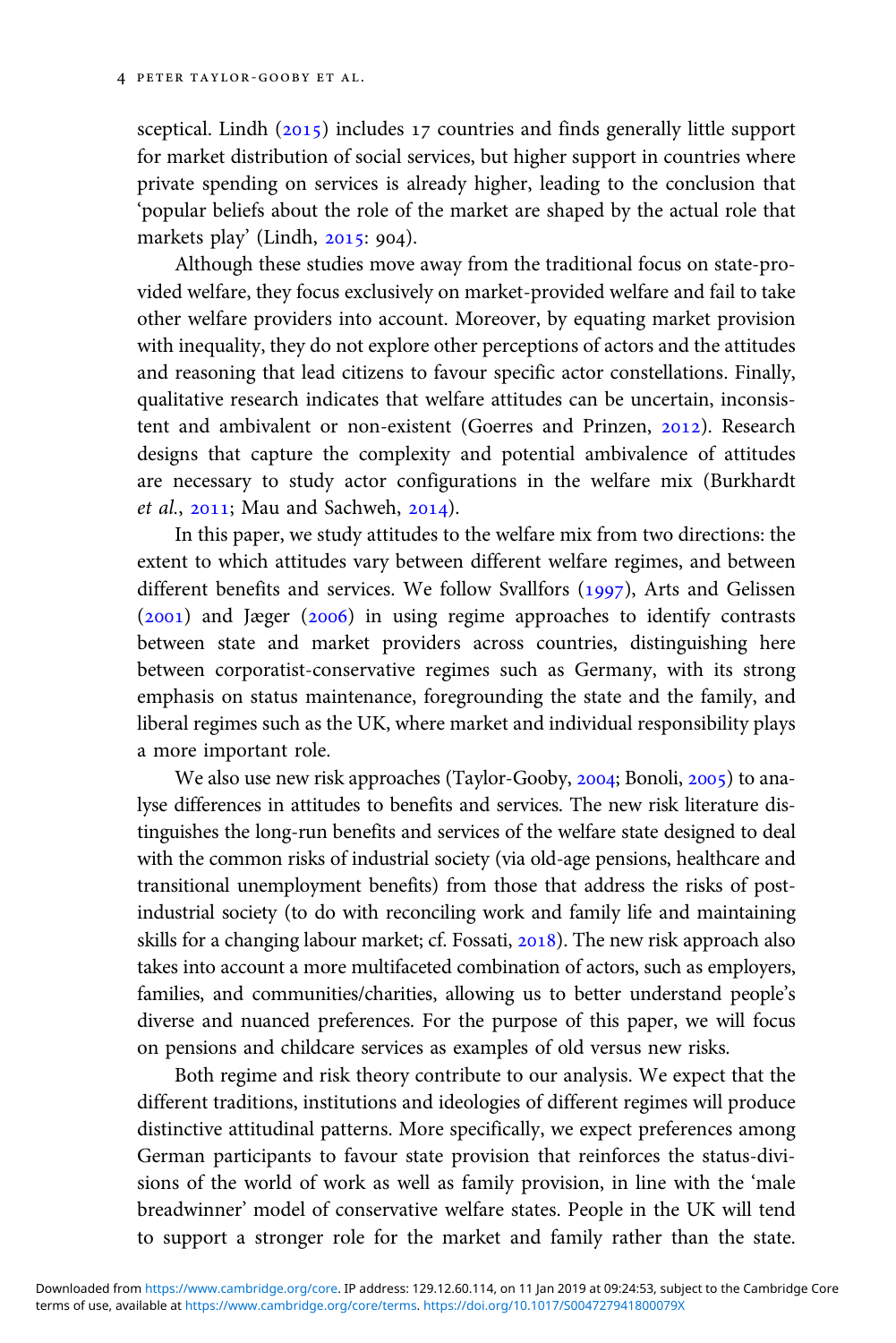We also anticipate a distinction between new and old risks in the degree to which regime differences can be found. Country (regime) distinctions will be much more evident in pension policies for three reasons: firstly, pensions developed in predominantly industrial societies where regime differences were more marked; secondly, pensions relate more obviously to income replacement, redistribution and ideas about deservingness which differ between regimes (Blekesaune,  $2013$ ); and thirdly, current debates around welfare state sustainability direct attention to pension finance which differs between countries (Taylor-Gooby *et al.*, 2017). In contrast, provision in the new risk area of childcare developed only recently in both countries (Ferragina and Seeleib-Kaiser,  $2015$ ; Chung and Meuleman,  $2017$ ). Childcare has been widely promoted as social investment despite austerity (Deeming and Smyth, 2015; Chung et al., 2018b). It increases the size of the labour force because it helps parents, especially women, to take paid jobs (Vandenbroucke et al., 2011; Ronchi, 2018; Morel *et al.*, 2012; Lister, 2004). In sum, we expect regime differences to be more marked for pensions than for childcare.

#### 3. Cases, data and methods

#### 3.1. Countries and policy areas

The countries and policy areas are chosen to provide substantial contrasts between regime types and risk-areas and services. Pensions are a well-established, high-spending area where there have been many reforms to contain spending in both countries. By contrast, childcare has emerged relatively recently as a state service, involves lower expenditure, and is still expanding. Comparison of the two areas juxtaposes old and new social risks, contrasts interests between women and men and older and younger life stages, and involves an allocative as opposed to a social investment approach. These factors lead to a contrasting politics of welfare. While pensions are understood mainly in terms of their contribution to the living standards of older people, childcare can be approached in two ways, for its economic contribution in enabling parents (in practice, mainly mothers) to work, and for its social contribution in facilitating child development and supporting family life. Although many commentators distinguish between childcare needs for babies, toddlers and older pre-school children, with the EU distinguishing between under 3s and 3 to school age in its analysis (Eurostat,  $2018$ ), we are unable to make such distinctions since the participants in our forum did not pursue them. Germany, particularly the former West Germany, is the paradigmatic conservative welfare regime with relatively low support for market provision and low acceptance of market-induced inequalities. By contrast, the UK is the most clearly liberal regime in Europe with the highest level of support for market services among the 17 countries studied by Lindh  $(2015)$  and high acceptance of market inequalities (Svallfors,  $2007$ ).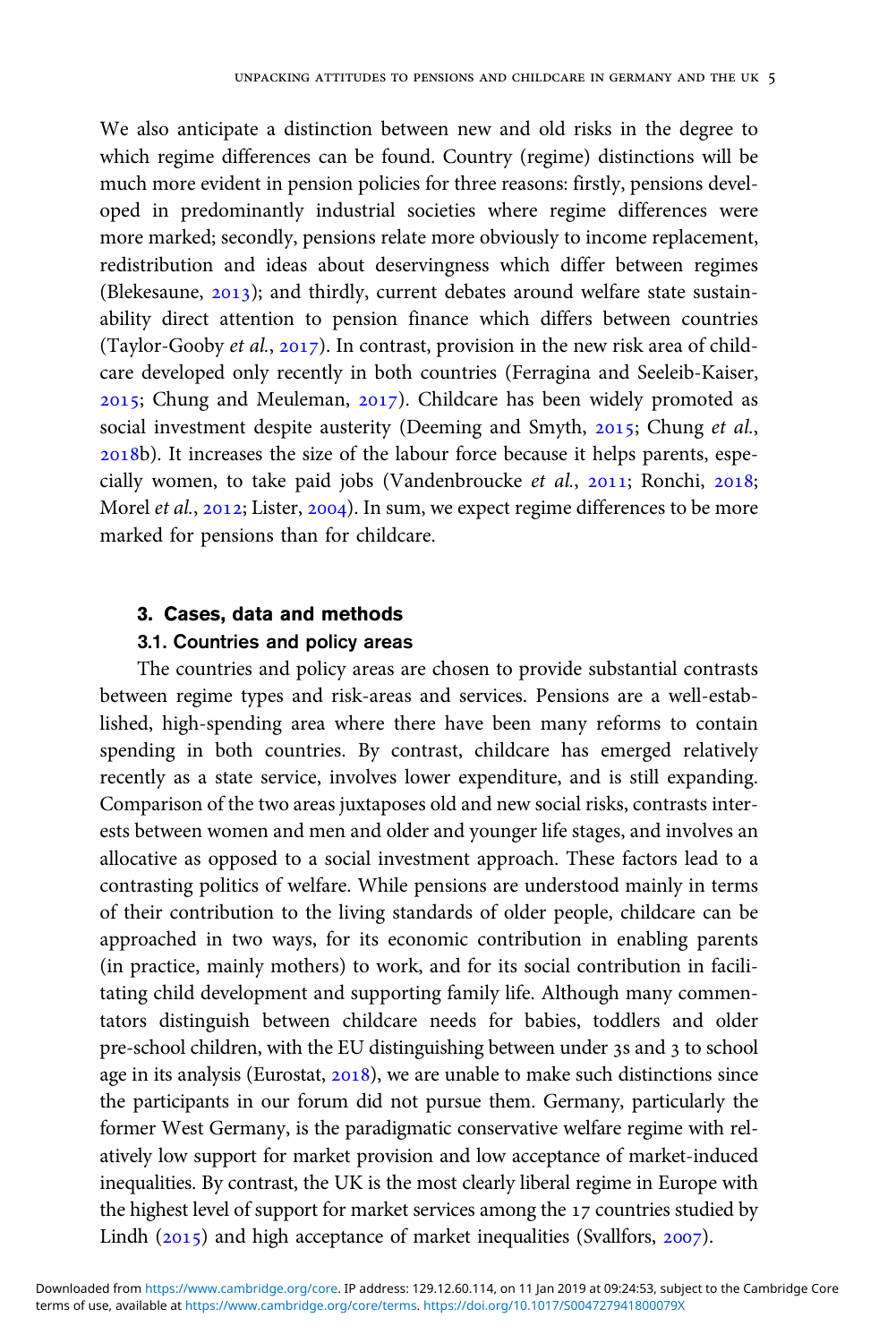The institutional framework for provision in the two areas reflects regime differences but has been subject to further development. The old-age pension system of former West Germany was traditionally a prime example of a Bismarckian pension system, with 'pay-as-you-go' public retirement insurance linking benefits to earnings-related contributions and offering high replacement rates, ensuring status maintenance in old age. Since the 2000s, reforms aiming at cost containment have included a considerable decrease in public pension levels, a gradual rise in the retirement age, and a move towards a multi-pillar system including a voluntary but state-subsidized private pension ('*Riester-Rente*'). The assets of funded pension schemes increased from 4.2 per cent to 6.8 per cent of GDP between 2006 and 2016 (OECD, 2018). A needs-based basic pension at social assistance level was also introduced to counter growing old-age poverty. The current situation is characterized by growing state subsidies to curb contributions to the public retirement scheme, expected further falls in public pension levels, low take-up of private pensions, and a growing number of people in need of a basic pension.

The UK pensions system of the early 2000s was complex, consisting of defined-benefit national insurance pensions financed by contributions from employers, workers and government and dependent on work record; top-up occupational pensions mainly for middle class and state sector workers and state-subsidised by tax exemptions; a small private pension sector used by the top five per cent; and a tax-financed means-tested pension. The new emerging system consists of flat-rate defined-benefit national insurance pensions with a basic work-record condition met by almost all workers, and a quasimandatory top-up pension for most workers financed by employers and workers and with a relatively low replacement rate. Employees can opt out of the top-up and lose the employer contribution. Funded pensions are significant and grew from 76.8 to 95.3 per cent of GDP between 2006 and 2016 (OECD, 2018).

German childcare policies have changed considerably in normative, institutional and organisational respects (Ostner, 2010). Until the 1990s, West Germany was a typical example of a 'male breadwinner' model that fostered male standard employment and female housekeeping and childrearing. Although kindergarten (childcare between age three and school age) has been widely provided and utilised since the 1980s, there was almost no provision for children up to the age of three. On the other hand, in the former German Democratic Republic, the socialist regime made public childcare widely available, so that the majority of children, even those aged between o and 3, had access to formal childcare. This tradition remains even now and despite the faster rate of expansion of childcare in West Germany in the past decade, the proportion of children between o and 3 in formal childcare was 22.3 per cent and 49.0 per cent in West and East Germany respectively in 2012 (Oliver and Mätzke,  $2014$ ). There are indications of attitudinal shifts: recent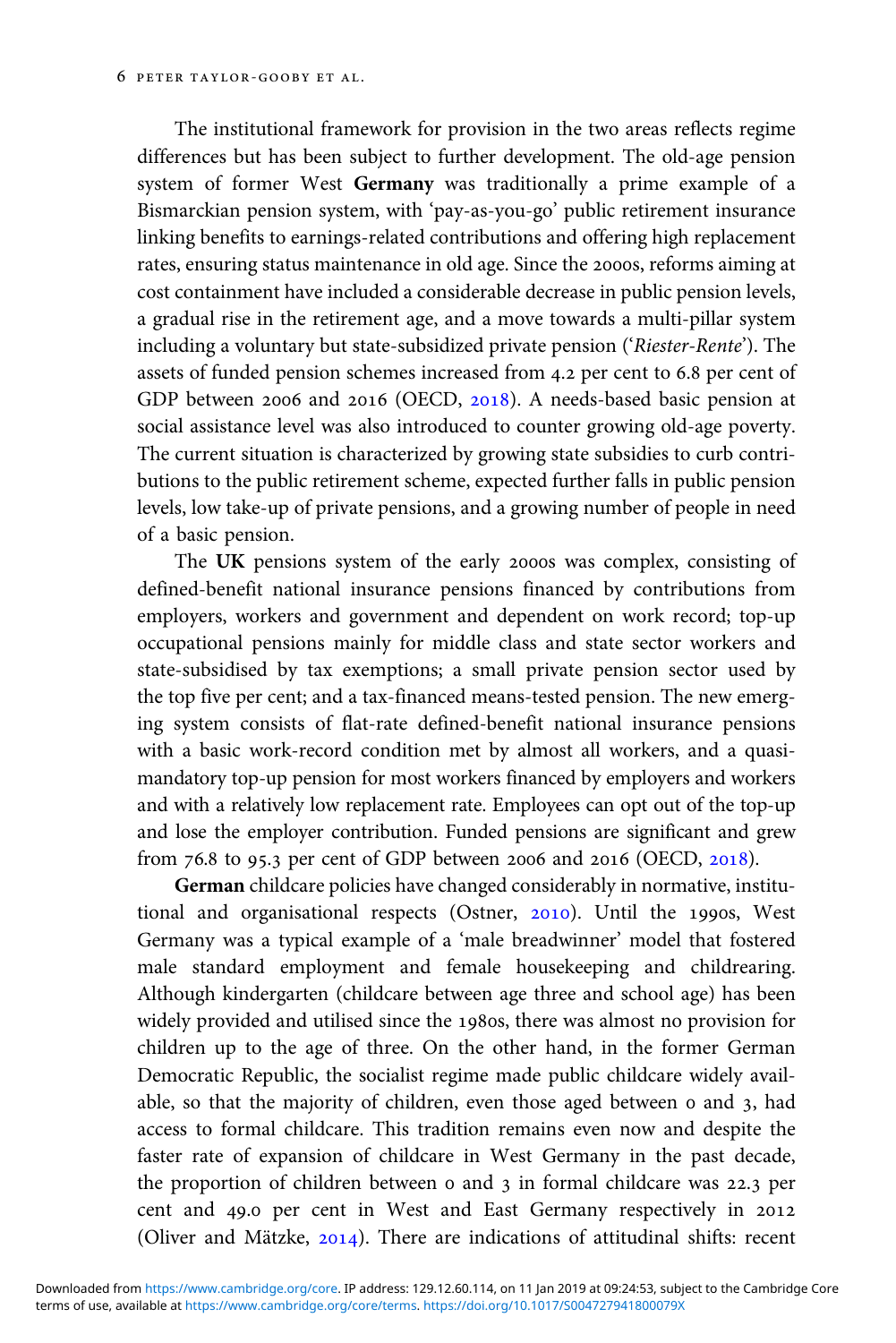quantitative studies show that normative beliefs in Germany are moving away from the traditional argument that mothers' employment hinders their children's wellbeing (Blome, 2016). Policies to promote women's employment and improve reconciliation of work and family life include the introduction of a legal right for children aged 1 and above to childcare, and a generous paid parental leave scheme which includes an earmarked leave for fathers. Childcare facilities are run mainly by public and private non-profit providers, such as welfare associations or parents' initiatives, with structures, costs and availability differing considerably between federal states and even more among municipalities. However, the majority of the fiscal responsibility remains with the state (Oliver and Mätzke,  $2014$ ).

Childcare provision in the UK was relatively underdeveloped with work/ family reconciliation considered a family responsibility until the late 1990s (Lewis *et al.*, 2008). Despite recent developments (longer maternity leave, shared parental leave and further rights to request flexible working), public childcare provision remains weak. A right to part-time childcare for three-year-olds was introduced in 2008 and extended in 2017 from 15 to 30 hours, conditional on the wages and working hours of parents and covering two-year-olds for families in need. The UK government also contributed to childcare fees for the very poorest parents through Tax Credit. However, the UK has one of the most expensive childcare systems in the OECD (OECD,  $2016$ ), averaging £230 a week in 2016 for a full-time place. In 2015, the UK did not meet the EU target of  $33$  per cent of children aged o to 2 in formal childcare, reaching only 30 per cent overall, with only 4.3 per cent of those between o and 2 in full-time childcare. Moreover, formal childcare coverage has not improved since 2005; in fact, it fell between 2008 and 2016 (Eurostat, 2018). The government has also curtailed many programmes for low-income families, including the Sure Start programme of integrated children's day nurseries, and cut Tax Credit, which included a family component.

In sum, regime differences in pensions remain marked, but additional private pensions have been introduced, quasi-mandatory in the UK but voluntary in Germany, and these have expanded. Childcare has developed rapidly in both countries and extended downwards to children below three years old, cross-cutting traditional national assumptions about family and state/market responsibilities.

#### 3.2. Data and methods

This is an exploratory study of a complex area that has so far received little attention from attitude researchers. We use a qualitative approach to explore the structure of people's ideas. The method, democratic forums, promises to provide rich and detailed material on people's priorities and how they understand them (Taylor-Gooby *et al.*, 2018: ch1). Such forums have been used most frequently in previous work to generate public agreement on contested policy issues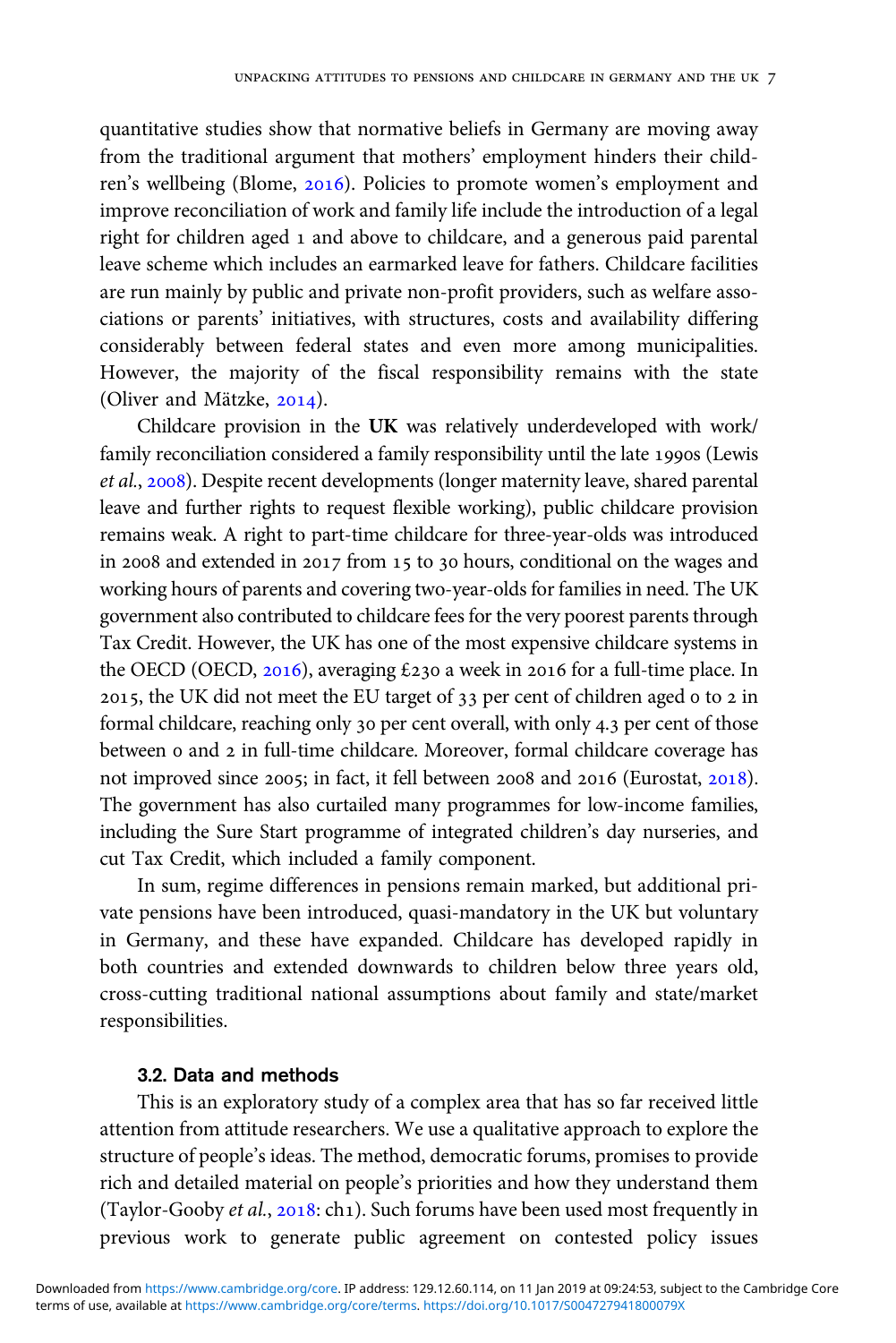<span id="page-8-0"></span>(e.g. Fishkin and Luskin,  $2005$ ) and in more theory-driven approaches to democratic institution-building (e.g. Wakeford and Singh, 2008; Grönlund et al., 2014) but not in relation to social policy. Our forums were extended discussions taking place with an identical design in both countries in autumn 2015 over two days among citizens chosen by gender, age, educational qualification, employment status, household income, family status and children in the household, migration background and minority status, and political preferences to reflect broadly national demographic characteristics (34 participants in each country). At the time public debates were dominated by other issues – the refugee crisis in Germany (Forschungsgruppe Wahlen, 2015) and crime, defence and Brexit in the UK (IPSOS-Mori, 2015). The method emphasises the degree of participants' control over the discussion, with very limited intervention from the research team. Participants were free to develop and discuss the initial question ('What should the priorities of the [German/British] government be for benefits and services in 25 years' time?'), with only light moderation and with opportunities to call on experts for information and advice. The groups were asked in the final session to come up with bullet points for a report on policy priorities to be pursued during the next 25 years, to give focus to the discussion.

On the first day, the forums met in a plenary session for the initial question to be introduced and discussed and any requests for information to be made. They then formed smaller groups  $(10-12 \text{ members})$  to discuss the various areas they identified as important. They met again in a plenary at the end of the day to present a summary of the discussion and to request further information. Both groups requested further information on the current and likely future numbers of recipients and costs to the individual and the government for pensions and childcare provision. The information was derived from official reports and provided by email before the second meeting and again at the beginning of the second day of meetings, where there was an opportunity to discuss it in more detail. Participants once again formed smaller discussion groups and met again in a final plenary to vote on policy priorities for the report. All discussions were audio- and video-recorded. The research generated a large volume of material with more than 36 hours of discussion in each country. Moderators made sure that no one individual dominated discussion and that there were good opportunities for all viewpoints to be included, as the range of participants' views quoted below indicates.

Written transcripts from the deliberative forums were analysed using framework analysis (Ritchie et al., 2003). This is an iterative process of identifying the main attitudinal themes in relation to each topic and then examining their relationship in the discussion. Six nodes were used in NVivo coding to identify statements relating to responsibilities: government/public sector; market/private sector; individual; family; employer; and community/charities, reflecting the categories used by the participants. Contrasting statements on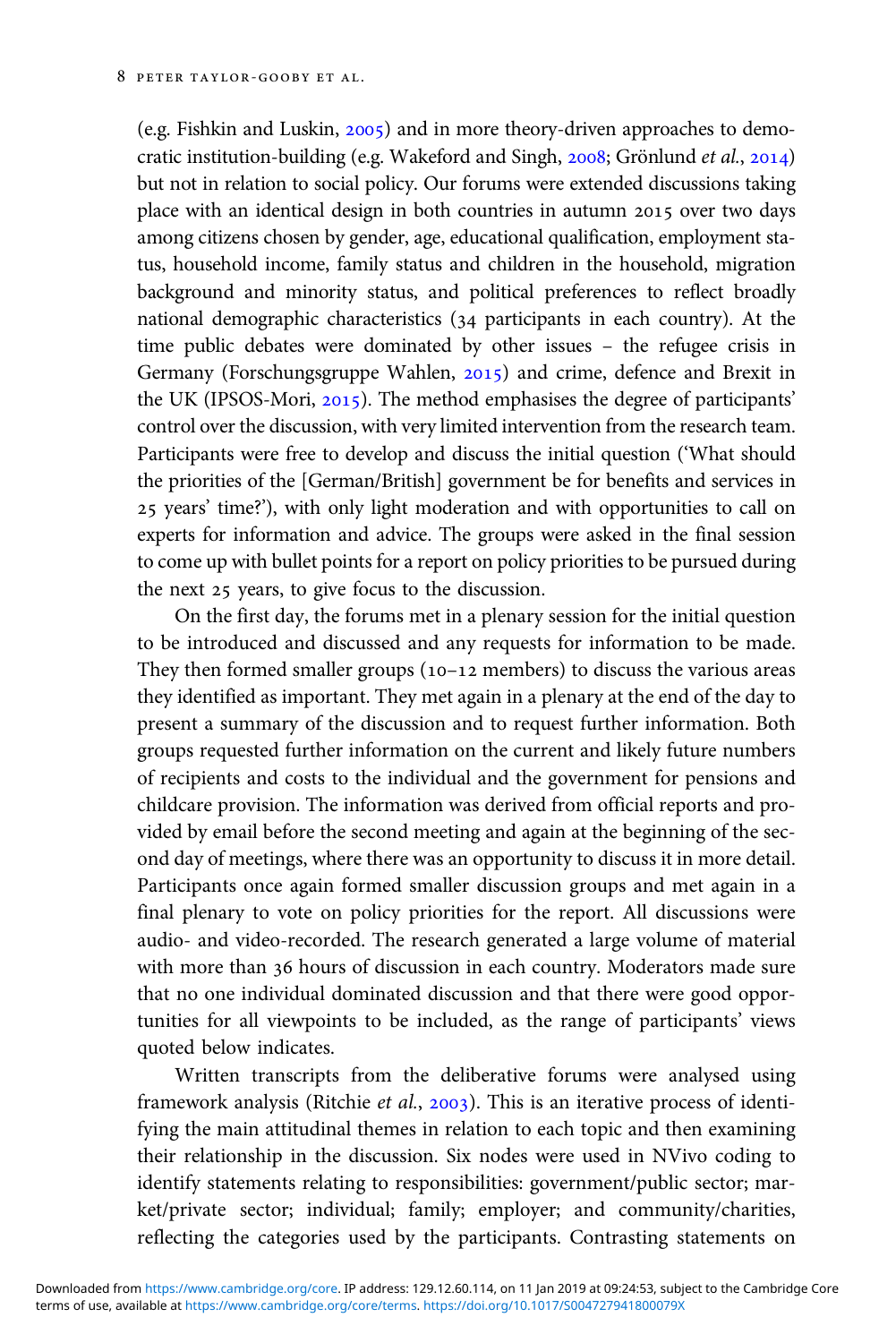the welfare mix were identified and the discussion around these statements analysed iteratively to trace the development of ideas and the arguments used to justify particular priorities and choices for the assignment of responsibilities. Further details of the democratic forum method and its relevance to attitude research are available in further project publications (Taylor-Gooby and Leruth,  $2018$ ).

#### 4. Results: responsibility attributions for social welfare in Germany and the UK

#### 4.1. Old-age pensions

In the German democratic forum, old-age pensions were a highly salient topic with little disagreement regarding both the assessment of the current situation and preferences for the future. The pressures on public pensions were reflected in the discussions, with a high degree of consensus that the current pension system is unsustainable because of the ageing German population and the growth of income inequalities. Three problems were identified, the most pressing being the fall in replacement rates and resultant increase in old-age poverty. The second was intergenerational injustice, as participants argued that the current working generation has to pay twice: for the pensions of current retirees via the public pension scheme, and for their own pensions via private schemes ( $\langle \cdot \rangle$ ... fairness refers to the younger people too  $\ldots$  they will pay more and more pension fees that they will likely not get back later'; DE-21). A third and more controversial issue was the existence of separate pension schemes for civil servants and self-employed persons, which many participants saw as a hindrance to a fair and sustainable pension system, while some members of these separate schemes defended their status.

Regarding preferred responsibilities, there was a broad consensus that the state/government should be responsible for a needs-based basic pension to prevent old-age poverty: 'The basic social security income has to be set up in such a way that problems of elder-poverty don't arise' (DE-32). Participants set the level of this basic pension at or above the social assistance level, and they agreed that it should be financed via taxes to avoid further strain on the public pension insurance scheme. This pension should be universally available, with the only condition being 'need'. This was described, in the final plenary, as follows: 'solidarity pension or social pension or something like that. It's just that everyone should get something so that they can get by' (DE-23).

A broad majority of participants saw the state as also responsible for old-age pensions beyond subsistence level. Most suggestions roughly reflected the existing public pension insurance scheme, but with two noteworthy differences. First, the participants seemed to have largely accepted that the public pension system cannot ensure individual status maintenance; thus, they primarily argued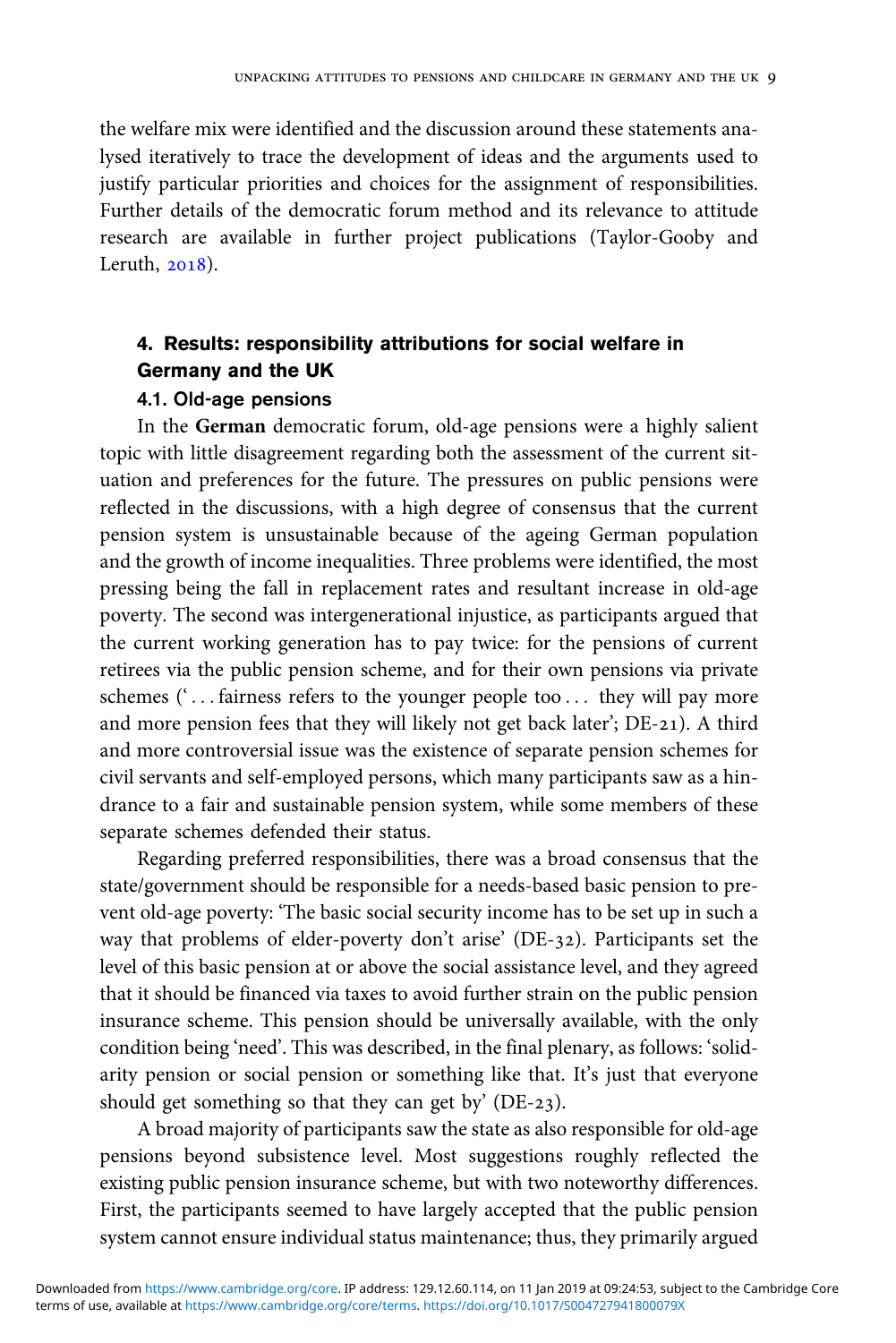for the continuation of status *distinctions* based on the reasoning that if all retirees have to get by with less, at least status differences should be upheld. Second, these status differences should be determined mainly by the number of years worked. This approach contrasts with the current public pension scheme which links payment to the previous income level: 'You have to have a pension that is related to the pay-in period, a subsidiary pension . . . a bonus for every year to reflect the pay-in period' (DE-09).

A contested issue here was the treatment of unpaid work, such as care and childrearing. While most participants supported a recognition of childrearing periods for pension entitlements, many also seemed to value paid work higher and thus preferred a graduated approach. Some even explicitly argued against 'abuse' by non-working mothers, partly with undertones against lower-class people or immigrants: 'I think this is a big problem. There are many women who never work and probably never will, but they stay at home and have ten children. Or let's say five. And they get a lot of pension points, although they've actually not done anything' ( $DE-14$ ). Yet, despite these controversies, there was agreement about state responsibility for a graduated pension scheme that reflects the duration of working life or other activities deemed as a contribution to society.

Finally, most participants – while they acknowledged that under current conditions private provision is necessary – favoured private provision only to top up state pensions. The few participants who generally favoured a larger role for private provision pointed to a sense of independence and self-determination: 'It is better if I get more money now and invest for myself, because in 45 years, I don't even know if Germany will still exist, let alone whether or not I'm guaranteed a pension payment. So I'd rather save for myself' (DE-14).

In sum, participants argued for a three-level pension system, with a needsbased state pension to ensure basic security and prevent old-age poverty at the first level; an additional state pension reflecting years of paid – and, possibly, unpaid – work at the second level; and a voluntary private pension option via the market at the third level. In this view, the state represents needs-based basic security and preservation of work-based status distinctions, while the market is associated with voluntary choice and the possibility of individual status maintenance.

In the UK, unlike Germany, there was no consensus over the state's responsibility for a minimum state pension to prevent old-age poverty. In contrast, the majority of participants agreed that the current system is unsustainable and puts much strain on the welfare state. This emerged especially after participants were made aware of the likely 25 per cent rise in pension costs by 2044-2045 (OBR, ) in the information on demographic pressures provided in response to participants' request. Some participants believed that the state pension will eventually disappear due to lack of funding: 'I think anybody now that's of working age, 40 or 50 or 30... doesn't really believe there'll be any money left in the pension pot for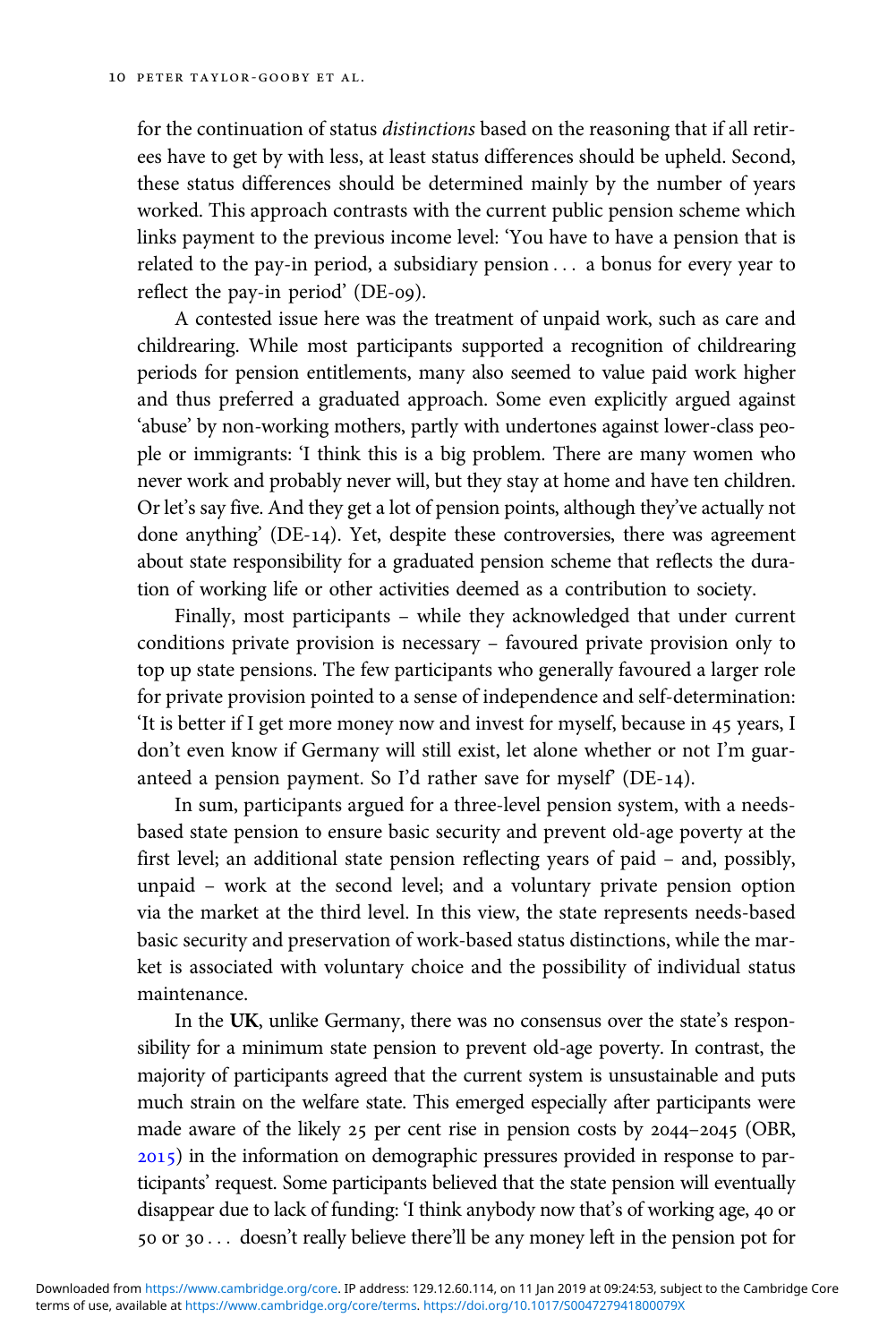us' (UK-84). This reflects the German participants' concern with intergenerational injustice. There was a broad consensus that contributing to private occupational pension schemes should be made compulsory 'to take the pressure off the government, so more businesses have to provide private pensions' (UK-67).

Participants also criticised a lack of transparency when it comes to pensions and the financing of the welfare state: 'I don't know where the money goes that you pay to a pension .... So perhaps the government ought to explain things a little bit more in detail to us ... because we don't know. I mean, does anybody know where the money goes when you pay into your pension?'  $(UK-41)$ 

Participants were divided over whether the current state pension policy would or should continue in 25 years' time. On the one hand, some believed in the full privatisation of pensions, emphasising individual responsibility and greater transparency: 'It's giving more ownership because those companies will send you a breakdown of what they're doing with your money as opposed to it going in this big pot that's paying for all kinds of stuff that we don't even realise, and then there's going to be nothing left in that pot. It's a personal thing and you can see what your money's doing, what it's made that company and how much you're going to get back' (UK-86). The ageing population is also seen as challenging sustainability: 'in  $25$  years' time  $\ldots$  because of increases in the NHS and people living longer, and more people at retirement age, it's just going to be impossible to do the maths. And that's why we came to that conclusion that it's going to be a totally different system in 25 years' time than it is today, because you're going to have  $\dots$  20-25 million [people over 65]' (UK-86). On the other hand, others thought state pensions should be supported, as they 'maintain a good quality of life for those who have paid in' (UK-44) and help retired people 'not to be a burden' (UK-45).

In the final plenary there was a broad consensus over where responsibility for old-age pensions in the UK should lie. Responsibility should gradually shift from the state to the individual, and all workers should be required to contribute to additional private pensions. However, participants could not agree over the role and sustainability of the state pension in 25 years' time (see also Schøyen and Hvinden, 2018), with some arguing that it should be scrapped, others believing that it will be too expensive, and other groups thinking that the state should retain a role in preventing old-age poverty. This contrasts with the German group where almost everyone saw pensions, especially those protecting basic levels of income, largely as a state responsibility. The difference reflects regime with UK participants supporting a shift towards the marketization of risks and those in Germany being more concerned with state involvement and status differences.

#### 4.2. Childcare

Childcare policies in Germany attracted greater controversy in discussion than pension policies, but most participants supported the shift towards an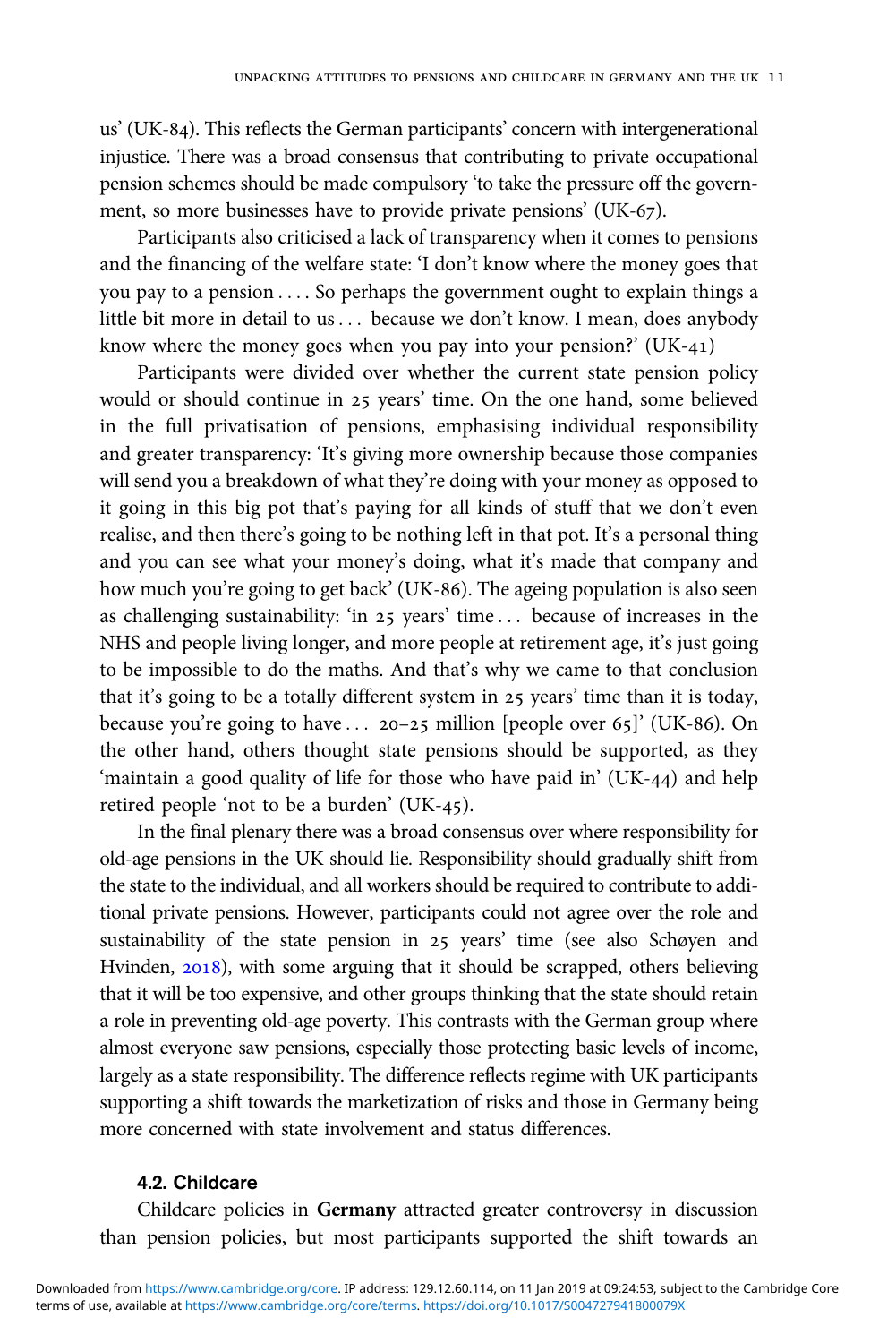increased role for welfare providers other than the family. Many of them also pointed to the failure of the new policies to provide enough day-care places to meet their targets – 'the politicians promise these kinds of things, but the reality is different' (DE-06) – and the complex application procedures: 'We really had to apply, like for a job.  $[...]$  And with an application interview and steps taken as soon as you know you're pregnant' (DE-30). Four requirements were demanded for childcare facilities: better availability of places; better quality and payment of personnel; longer opening hours; and more flexible opening hours. Most participants did not distinguish childcare issues by age-group and were not concerned whether a facility was run by a public or a private (non-profit) provider. Some suggested: 'if it's the basic responsibility of the state to run day-cares – they could create a framework where building sites are made available, but groups like AWO [welfare association] or whatever they're called could find private initiatives and then start day-care facilities themselves' (DE-29).

Most participants saw childcare in terms of its socio-economic contribution and stated that they preferred professional childcare: 'Personally – well, either you create more day-care spots and offer this service and support, or else you give the parents money so that they can stay at home. I see the focus being more with the day-care option' (DE-27). On the other hand, participants accepted that parents should be able to choose home childcare and argued for the recognition of childrearing periods for pension entitlements: 'But primarily we want to make sure that women who stay at home to take care of the children are not disadvantaged by doing that, but it shouldn't be the model of the future' (DE-11).

In the few cases where a preference for home childcare was expressed, participants justified this with the personal commitment and emotional involvement of parents: 'I find the parents' initiative much, much more important, because the parents have different values and interests in raising the children than those people who are getting paid to take care of them . . . . I was at home for my children, and I would do it again. That was extremely important for my children' (DE-15). Overall, more involvement of fathers in childrearing was demanded, which should be encouraged by the state: 'That you put forward a concept with men as positive examples of this and not as negative, saying they're a sissy for staying home and cooking and cleaning or what have you' (DE-24).

Finally, participants mentioned employers as a key actor besides state and family. Participants came up with several suggestions for more family-friendly work arrangements, such as working from home, sabbaticals, flexible working hours, or a short-term family leave scheme modelled on the paid parental leave scheme. Many thought employers should be responsible for offering day-care: '... like Frau Merkel has it, where they can bring their children to work and have their own day-care facility there at the office, and . . . spend time with their children during breaks and so forth. They could do this at every workplace' (DE-26). While employers were expected to staff their day-care facilities,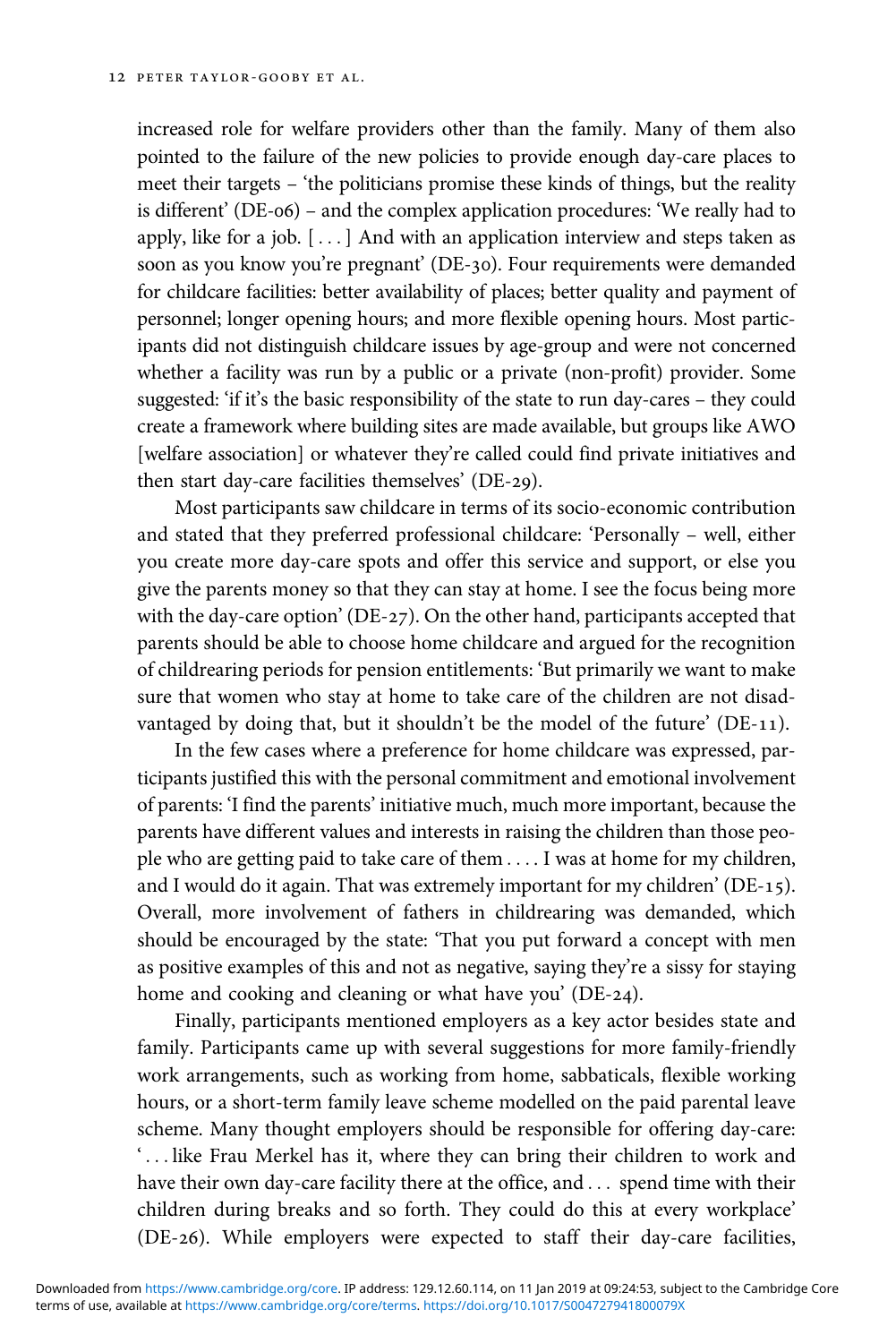<span id="page-13-0"></span>participants believed that there was a role for governments to play – such as offering subsidies. The pooling of childcare facilities was also mentioned as a way to cut costs for companies.

The main expectation towards the state was that it creates a framework and offers financial compensation for parental leave, day-care, and flexible work arrangements, but otherwise refrains from intervention. One participant summed up the discussion: 'I feel that the employers and employees should decide that amongst themselves, because in the end the employer makes his company attractive by offering such opportunities, and employees like such things. The state can do things to make it easier or more attractive to take such steps, but they should keep out of it for the most part, because those are contractual conditions that the employer and employee decide with one another.' (DE-22) This view of state responsibility equates the state with standardisation and providing a framework for negotiations, whereas both families and employers are associated with the option of flexibility and autonomy.

Participants in the UK forum also largely supported the idea of state intervention in providing free childcare for working parents. Childcare was seen as necessary to enable people, especially women, to participate in the labour market and earn an income and to promote equal opportunities between men and women: 'The benefit (of childcare) is that women who can't go back to work full-time because they are looking after children and can't afford childcare, this will help the gender gap. So obviously, men can continue to work, women can also do so as well' (UK-female).

However, participants noted several issues regarding the current childcare system, mirroring much of the German debate. The most important factors were the lack of places, lack of flexibility of opening hours, the need for longer opening hours for parents working different shifts and, most importantly the cost of childcare. Participants placed much more emphasis on costs than those in Germany, reflecting the exceptional level of childcare fees in the UK. This was seen to damage women's employment opportunities and push people out of paid work and onto benefits: '(The cost of childcare) limits women's opportunities because actually to pay for two kids to be in childcare at  $£1,600$  a month, say, it's actually more beneficial for them to stay at home and look after them and get the benefits than to pay that  $£1,600$  because, to get  $\text{\textsterling}1,600$  a month, you'd have to earn  $\text{\textsterling}25,000$  a year' (UK-69).

Many participants voiced concerns about providing free childcare for parents who were not employed. Many argued that to be eligible, parents should be required to take part in the labour market, whether voluntary work, training or education. Others argued that the system encourages high fertility rates among the unemployed: '... apparently the more children that they seem to have, the more benefits they're going to get so therefore more children are being born and the population is growing again so we're going to have overcrowding'  $(UK-8<sub>3</sub>)$ .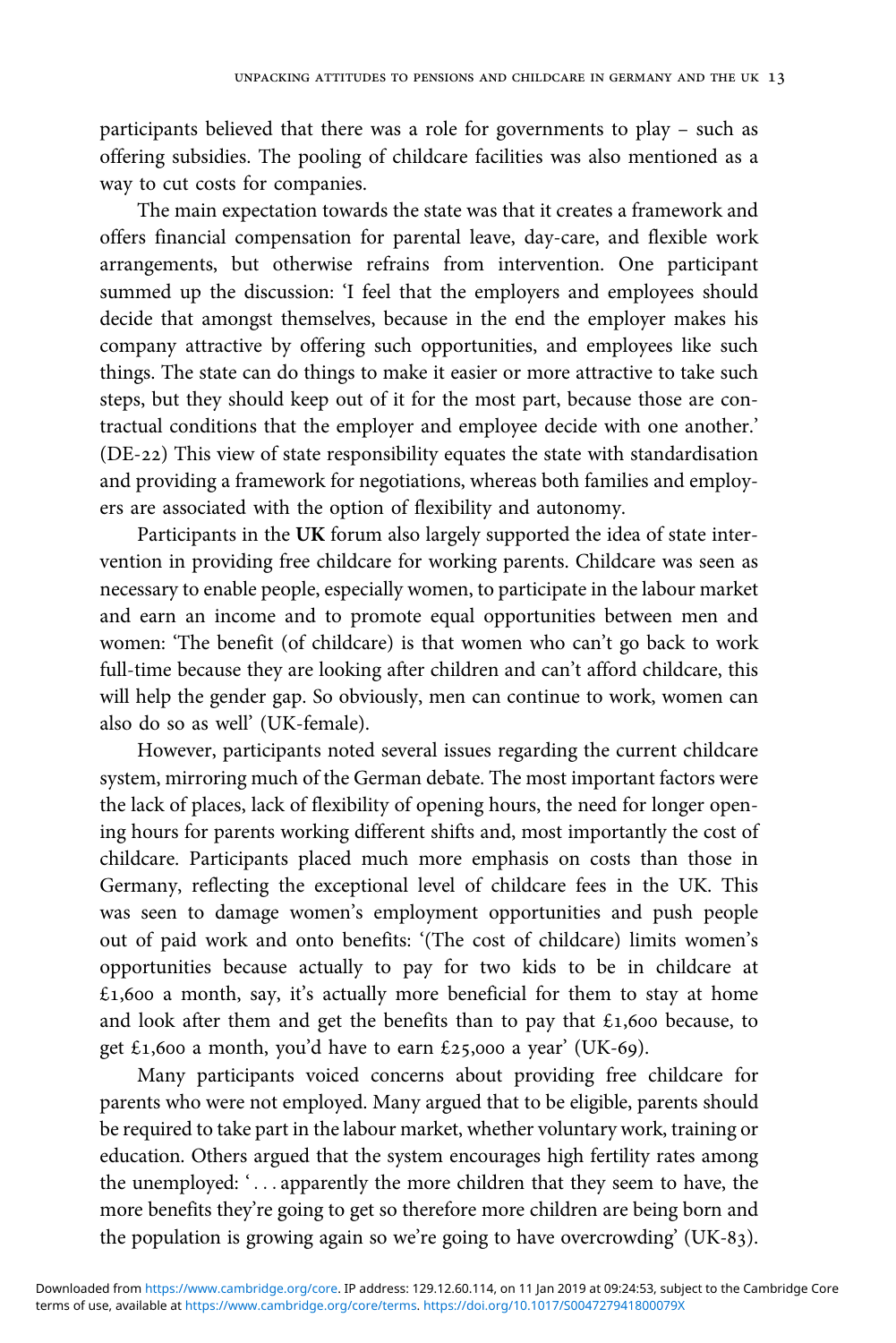Participants believed, as in Germany, that provision at the company level could help provide solutions to these issues – for example, providing in-house crèches. UK participants, unlike those in Germany, were more concerned about the feasibility of these policies, especially for small/medium-sized companies. However, policy solutions are strikingly similar. For example, participants discussed the possibility of forming cooperative crèches between companies. A consensus emerged that governments should provide incentives such as tax breaks, rather than requiring companies to provide these services.

Support for government and employer involvement was generally reinforced by an economic investment perspective: childcare will enable women to work and maintain or improve their skills and will generate higher tax revenues and a more productive economy. 'With more women back in work and earning fair wages then they're going to be paying more tax' (UK-51). 'Yeah. Just to maintain skills. You spend 15 years training somebody up and they're in charge of a team, and it's successful, then you don't want them to leave, do you? Who's going to benefit from it? So, the employer' (UK-44).

The UK participants also valued immediate or extended family support for bonding as in Germany, but believed that much of the care provided informally resulted from the shortcomings and cost of formal childcare. Some recommended payments for informal care but most preferred formal care as offering better socialisation and education: 'It's to benefit the children, not the parents. It's to get children into education sooner' (UK-female).

In sum, the participants' views of the current system, role of the state and other actors in regard to childcare were very similar in the UK and Germany despite their regime differences. The discussion was pitched at a general level and did not differentiate between care for younger and older preschool children. The main contrast lies in the arguments put forward to justify state involvement: in the UK, childcare is seen primarily as an economic investment, to allow mothers to pursue paid work, improve the education of future workers, raise productivity and increase tax revenues; in Germany, childcare, either by state or family, was more frequently justified in terms of broader societal investment contributing to socialisation, self-determination and education.

#### 5. Discussion and conclusion

Our study of citizens' responsibility attributions in pensions and childcare reveals similarities as well as marked differences between German and British respondents, both in terms of preferred actor constellations and underlying perceptions of agents in the welfare mix. Table 1 summarises the main findings.

In line with previous research, and following the broad regime differences which underlie our first research question, we find that UK participants are generally more approving of market involvement in social welfare, but German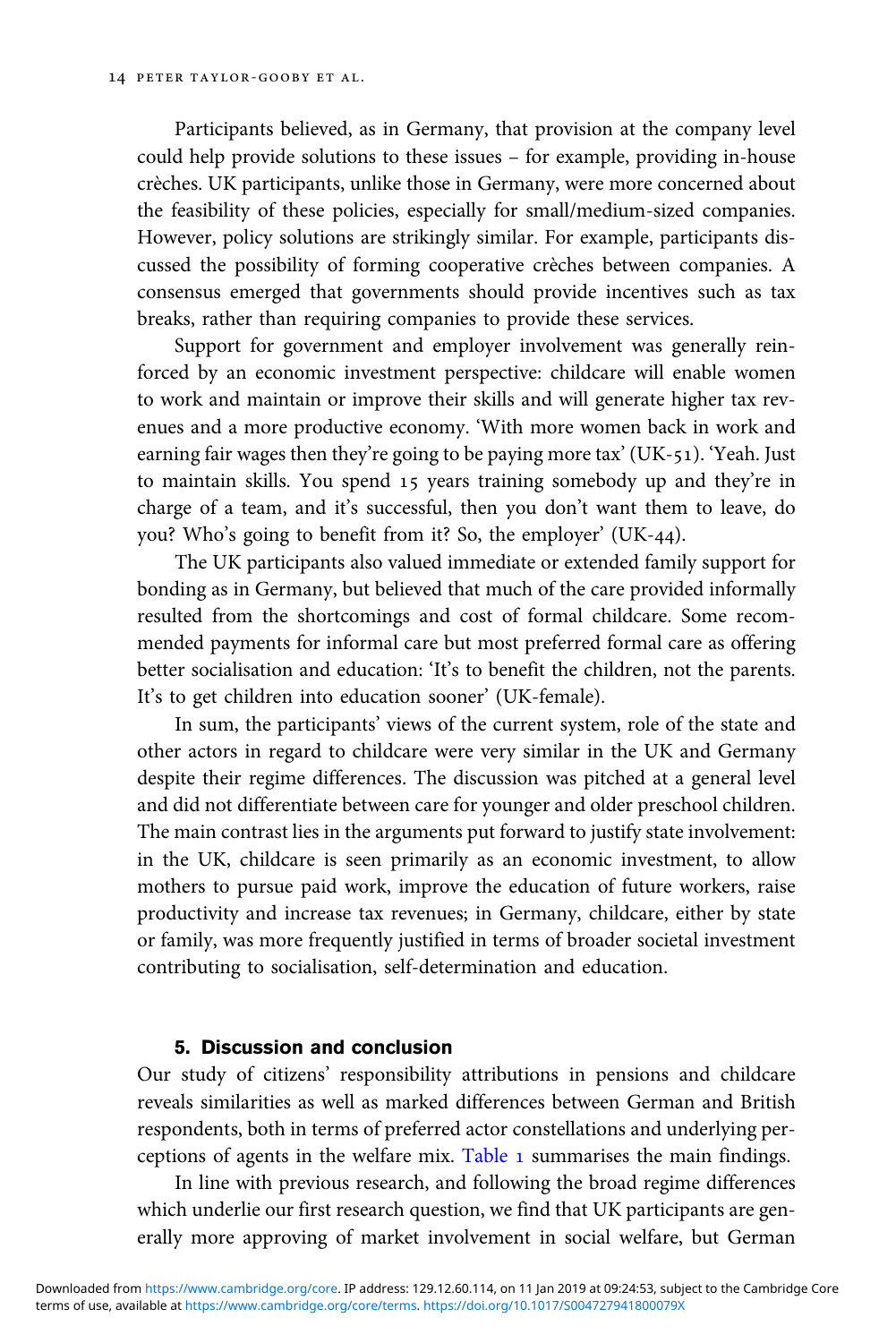|                                 | Preferred welfare responsibilities                                                                                                                                                                                                                             | Dominant actor perceptions                                                                                                                                                                                                                                                                                                                                                                                                        |
|---------------------------------|----------------------------------------------------------------------------------------------------------------------------------------------------------------------------------------------------------------------------------------------------------------|-----------------------------------------------------------------------------------------------------------------------------------------------------------------------------------------------------------------------------------------------------------------------------------------------------------------------------------------------------------------------------------------------------------------------------------|
| Germany,<br>old-age<br>pensions | Three-level pension system:<br>1) basic public pension (basis: <i>need</i> );<br>2) public pension based on duration of<br>paid (or non-paid) work (work ethic);<br>3) optional top-up private pensions<br>(financial resources and individual<br>preferences) | State $=$ guarantor of basic security<br>and work-based fairness/equity<br>$Market = choice, automomy$<br>Family = $n/a$<br>Substantial consensus                                                                                                                                                                                                                                                                                 |
| UK, old-age<br>pensions         | Compulsory private provision<br>Disagreement about (dis)continuation<br>of state public pension ('strain on the<br>economy' versus 'safety net')                                                                                                               | State $=$ partly basic security,<br>but unsustainable and<br>non-transparent/<br>non-accountable<br>$Market = adequate standard$<br>of living, transparency<br>Family = $n/a$<br>No consensus over sustainability<br>of state provision                                                                                                                                                                                           |
| Germany,<br>childcare           | State responsible for legal framework and<br>financing, but family choice on delivery<br>(through public, private/non-profit,<br>home/family) Majority favours<br>professional childcare, but home<br>childcare accepted, should be<br>recognised by the state | State $=$ backer, regulator and<br>financier<br>$Market = employers and private$<br>sector providing childcare;<br>flexibility and autonomy<br>(via negotiated work/childcare<br>arrangements between<br>employers and employees)<br>Family (home childcare) = personal<br>commitment, socialisation,<br>and emotional involvement.<br>but (for many) also lack of<br>professionalism and opportunities<br>Considerable consensus |
| UK,<br>childcare                | State responsible for framework and<br>subsidising services to enable<br>employability and labour market<br>participation Preference for<br>formal childcare                                                                                                   | State $=$ backer, regulator and<br>financier<br>$Market = employees and private$<br>sector providing childcare<br>Family (home childcare) $=$<br>emotional bond, but little<br>support since primary objective<br>is mobilising mothers as workers<br>Conflicts between those using<br>childcare for paid work and<br>the work-shy user; concern<br>about costs                                                                   |

TABLE . Actor Constellations and Actor Perceptions: Old-Age Pensions and Childcare

citizens support a larger role for other actors, such as the state, family, employers and charities. This is particularly clear for pensions. Citizens in both countries share the diagnosis that the current public pension system is financially unsustainable but differ markedly in their responses. UK participants favour a further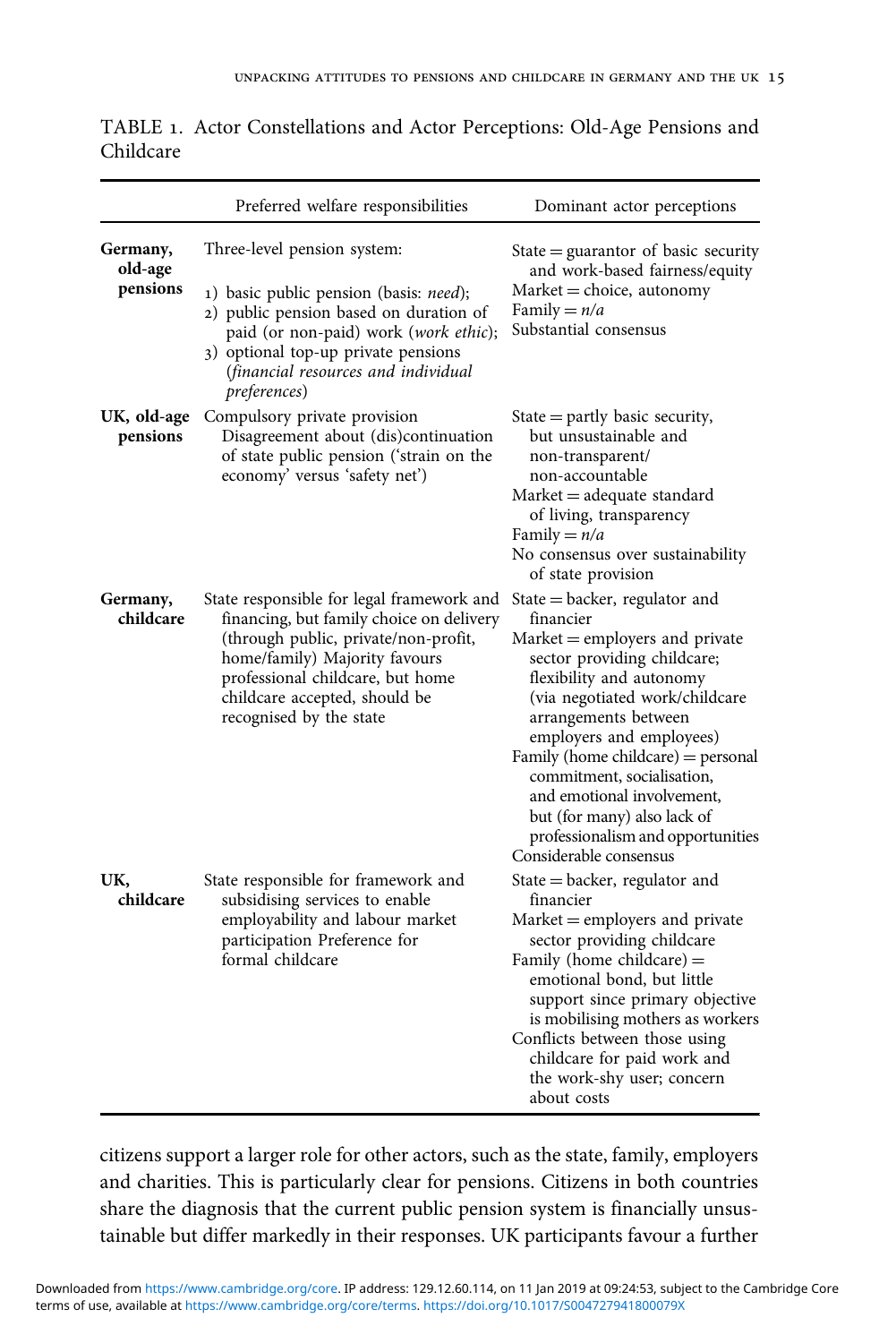<span id="page-16-0"></span>shift towards market-based individual retirement provision and accept or even actively support diminution of state responsibility for this core policy. In Germany participants argue for a revival of the public pension system and see private provision as a voluntary top-up primarily for higher-earners.

However, regarding the 'new risk' field of childcare, the differences in actor constellations between countries are less pronounced. Both British and German citizens endorse the state as the foremost actor in the financing and regulation of childcare, yet differ in their underlying reasoning about why the state should promote childcare services. UK participants tend to justify state support in economic terms, as enhancing employability and labour market participation for all citizens (or forced 'voluntary' work for the unemployed) and improving productivity. In Germany the reference-point is societal: support for families' individual choices and preferences, and promotion of gender equality by ensuring that the unpaid labour of women is recognised through pension entitlements. Another difference lies in how people think about the family: German citizens accept state support for parents to provide informal childcare but, in the UK, this option receives little support. A third difference reflects the market ethic of individual responsibility in the UK and emerges in the strong condemnation of work-shy parents who free-ride on state-subsidised childcare and fail to fulfil their side of the bargain in pursuing a job.

In sum, we find a substantial regime difference in policy preferences between the countries, primarily for the old-risk policy of pensions. In Germany, the balance between state and market responsibility for pensions is weighted towards the state, first to ensure that everyone's needs are met and then to reflect status differences through additional provision. In the UK, there is considerable disagreement about possible developments and in particular about the likelihood that the state pension will continue in anything approaching its current form, but a general sense that the market should play a much greater and perhaps dominant role in the future. For childcare, on the other hand, there is a substantial policy consensus across both countries in the desirability of major state involvement in provision, in terms of providing a framework, regulation of standards and subsidies or places. The main differences lie in the way participants justify their solutions as well as the role families play in the provision of childcare. These distinctions reflect our previous understanding of the historical legacies in both countries and their regime differences (see Goerres and Tepe, 2011; Chung and Meuleman, 2017). In other words, although at first sight the childcare policy consensus in both countries cuts across regime theory, regime differences remain in the way people justify their priorities.

We draw the following conclusions. In relation to 'old risk' provision at least, there is an obvious market/state regime difference, less marked for childcare. However, when we examine the underlying pattern of justifications we find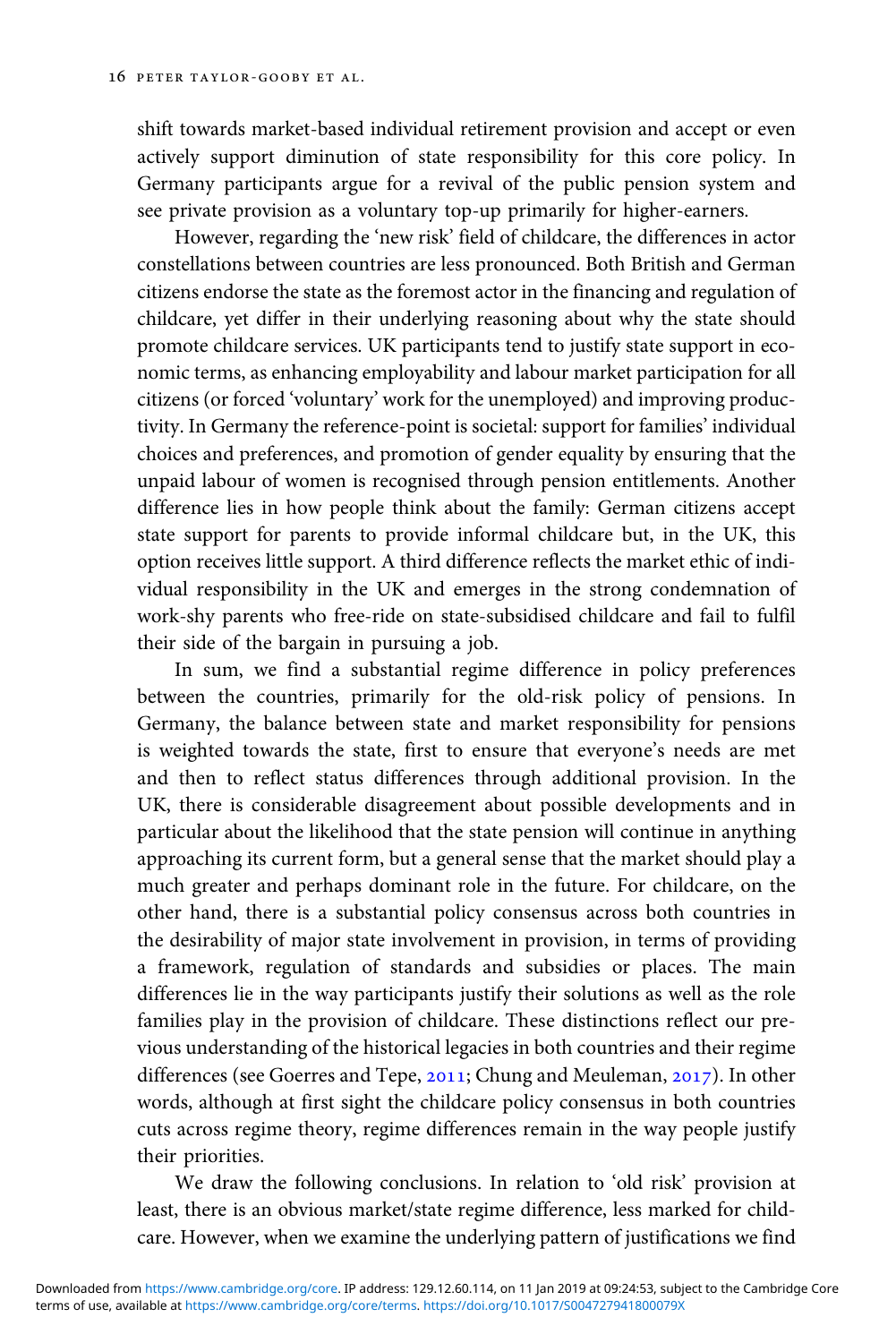<span id="page-17-0"></span>that regime-related differences are most marked for new risks and reflect people's understanding of the policies and of why they should be pursued.

In relation to our research questions, we find a tendency to greater differences between Germany and the UK in attitudes to pensions than to childcare, reflecting regime membership in the first service area and social risk distinctions in the second. Our analysis of understandings and justifications indicates that the emergence of new risks seems to generate convergence in some respects but that underlying ideas and arguments continue to differ, pointing to the persisting impact of welfare regimes in shaping policy preferences.

The democratic forum method is particularly helpful in allowing researchers to explore the ideas and justifications of a group of participants and in examining how people understand an issue and where their priorities lie, with a minimal shaping of the discussion by the preconceptions of researchers. The insights into people's justifications for policy directions in the two areas examined in this research illustrate the strengths of the approach. Democratic forums by their nature cannot provide the representative data that structured surveys generate, but they have complementary strengths and deserve a place in the arsenal of attitude research methods.

#### Acknowledgements

The authors gratefully acknowledge the support of the NORFACE Welfare State Futures programme for this project under grant: 462-14-050.

#### References

- Arts, W. and Gelissen, J. (2001), 'Welfare states, solidarity and justice principles', Acta Sociologica, 44, 283-299.
- Ascoli, U. and Ranci, C. (2002, eds.), *Dilemmas of the Welfare Mix*, New York: Springer US. Blekesaune, M. (2013), 'Economic strain and public support for redistribution: a comparative
- analysis of 28 European countries', *Journal of Social Policy*, 42, 57-72.
- Blome, A. (2016), 'Normative beliefs, party competition, and work-family policy reforms in Germany and Italy', *Comparative Politics*, 48, 479-496.
- Bonoli, G. (2005), 'The politics of the new social policies', *Policy & Politics*, 33, 431-449.
- Burkhardt, C., Martin, R., Mau, S. and Taylor-Gooby, P. (2011), 'Differing notions of social welfare? Britain and Germany compared', in J. Clasen (ed.), *Converging Worlds of Welfare? British and German Social Policy in the 21st Century*, Oxford: Oxford University Press, 15-32.
- Chung, H., Hrast, M.F. and Rakar, T. (2018a), 'The provision of care: whose responsibility and why?', in P. Taylor-Gooby and B. Leruth (eds.), *Attitudes, Aspirations and Welfare: Social Policy Directions in Uncertain Times*, Basingstoke: Palgrave Macmillan, 183-214.
- Chung, H. and Meuleman, B. (2017), 'European parents' attitudes towards public childcare provision', *European Societies*, 19, 49-68.
- Chung, H., Taylor-Gooby, P. and Leruth, B. (2018b), 'Political legitimacy and welfare state futures', *Social Policy & Administration*, 52, 835-846.
- Daly, M. (2011), 'What adult worker model? A critical look at recent social policy reform in Europe from a gender and family perspective', *Social Politics*, 18, 1-23.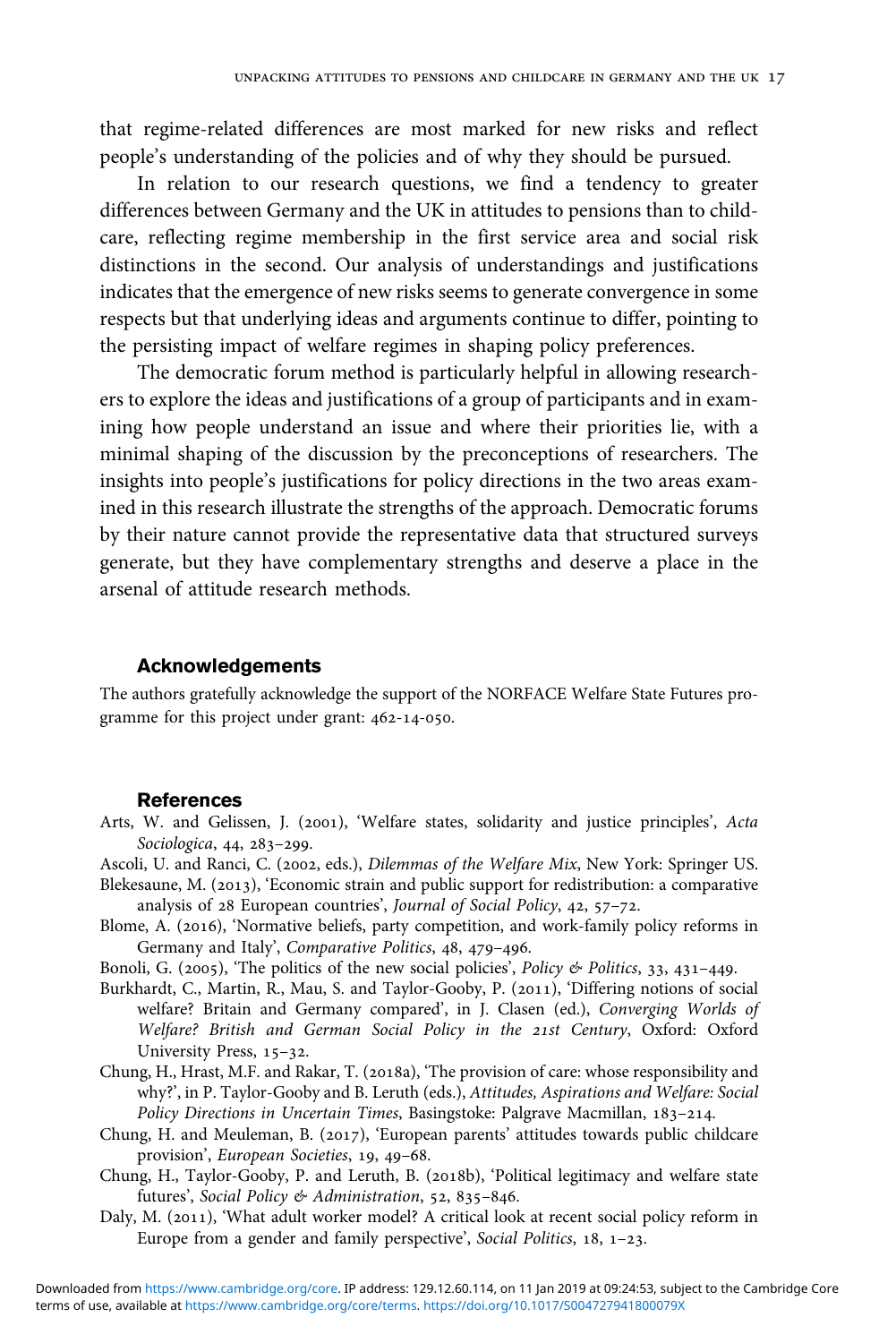- <span id="page-18-0"></span>Deeming, C. and Smyth, P. (2015), 'Social investment after neoliberalism', *Journal of Social Policy*, 44, 297-318.
- Esping-Andersen, G. (1990), *The Three Worlds of Welfare Capitalism*, Princeton: Princeton University Press.
- Esping-Andersen, G. (), *Social Foundations of Postindustrial Economies*, Oxford: Oxford University Press.
- ESS. (2018), 'European Social Survey, online data set', [http://www.europeansocialsurvey.org/](http://www.europeansocialsurvey.org/data/) [data/](http://www.europeansocialsurvey.org/data/) [accessed 31.03.2018].
- Eurostat. (2018), 'Formal childcare by age and duration', [http://data.europa.eu/euodp/en/data/](http://data.europa.eu/euodp/en/data/dataset/JL5rITnPOvJI7d7z92Gtg) dataset/JL5[rITnPOvJI](http://data.europa.eu/euodp/en/data/dataset/JL5rITnPOvJI7d7z92Gtg)7d7z92Gtg [accessed 31.03.2018].
- Evers, A. (2011), 'Wohlfahrtsmix und soziale Dienste', in A. Evers, R.G. Heinze and T. Olk (eds.), Handbuch Soziale Dienste, Wiesbaden: VS Verlag für Sozialwissenschaften, 265-283.
- Ferragina, E. and Seeleib-Kaiser, M. (2015), 'Determinants of a silent (r)evolution', *Social Politics*, 22, 1-37.
- Fishkin, J.S. and Luskin, R.C. (2005), 'Experimenting with a democratic ideal: deliberative polling and public opinion', *Acta Politica*, 40, 284-298.
- Forschungsgruppe Wahlen. (2015), 'Politbarometer November I 2015', [http://www.](http://www.forschungsgruppe.de/Umfragen/Politbarometer/Archiv/Politbarometer_2015/November_I_2015/) [forschungsgruppe.de/Umfragen/Politbarometer/Archiv/Politbarometer\\_](http://www.forschungsgruppe.de/Umfragen/Politbarometer/Archiv/Politbarometer_2015/November_I_2015/)/ November I 2015/ [accessed 31.03.2018].
- Fossati, F. (2018), 'Who wants demanding active labour market policies?', *Journal of Social Policy*, 47, 77-97.
- Goerres, A. and Prinzen, K. (2012), 'Can we improve the measurement of attitudes towards the welfare state?', *Social Indicators Research*, 109, 515-534.
- Goerres, A. and Tepe, M. (2011), 'Doing it for the kids? The determinants of attitudes towards public childcare in unified Germany', *Journal of Social Policy*, 41, 349-372.
- Grönlund, K., Bächtiger, A. and Setälä, M. (2014, eds.), *Deliberative Mini-Publics: Involving Citizens in the Democratic Process*, Colchester: ECPR Press.
- IPSOS-Mori. (2015), 'Social Trends', [https://www.ipsos.com/ipsos-mori/en-uk/issues-index-](https://www.ipsos.com/ipsos-mori/en-uk/issues-index-2007-onwards) 2007[-onwards](https://www.ipsos.com/ipsos-mori/en-uk/issues-index-2007-onwards) [accessed 31.03.2018].
- ISSP. (2018), 'International Social Survey Programme: "Role of Government" 1985, 1990, 1996, ', [https://www.gesis.org/issp/modules/issp-modules-by-topic/role-of-government/](https://www.gesis.org/issp/modules/issp-modules-by-topic/role-of-government/cumulation/) [cumulation/](https://www.gesis.org/issp/modules/issp-modules-by-topic/role-of-government/cumulation/) [accessed 31.03.2018].
- Jenson, J. (2015), 'Social innovation: redesigning the welfare diamond', in A. Nicholls, J. Simon and M. Gabriel (eds.), *New Frontiers in Social Innovation Research*, Basingstoke: Palgrave Macmillan 89-106.
- Jæger, M.M. (2006), 'Welfare regimes and attitudes towards redistribution', *European Sociological Review*, 22, 157-170.
- Lewis, J. (1992), 'Gender and the development of welfare regimes', *Journal of European Social Policy*, 2, 159-173.
- Lewis, J., Knijn, T., Martin, C. and Ostner I. (2008), 'Patterns of development in work/family reconciliation policies for parents in France, Germany, the Netherlands, and the UK in the 2000s', *Social Politics*, 15, 261-286.
- Lindh, A. (2015), 'Public opinion against markets? A comparison of 17 countries', *Social Policy & Administration*, 49, 887-910.
- Lister, R. (2004), 'The third way's social investment state', in J. Lewis and R. Surender (eds.), *Welfare State Change: Towards a Third Way?*, Oxford: Oxford University Press  $157 - 181.$
- Lodigiani, R. and Pesenti, L. (2014), 'Public resources retrenchment and social welfare innovation in Italy: welfare cultures and the subsidiarity principle in times of crisis', *Journal of Contemporary European Studies*, 22, 157–170.
- Mau, S. and Sachweh, P. (2014), 'The middle-class in the German welfare state', *Social Policy*  $&$  Administration, 48, 537-555.
- Morel, N., Palier, B. and Palme, J. (2012, eds.), *Towards a Social Investment Welfare State?* Bristol: Policy Press.